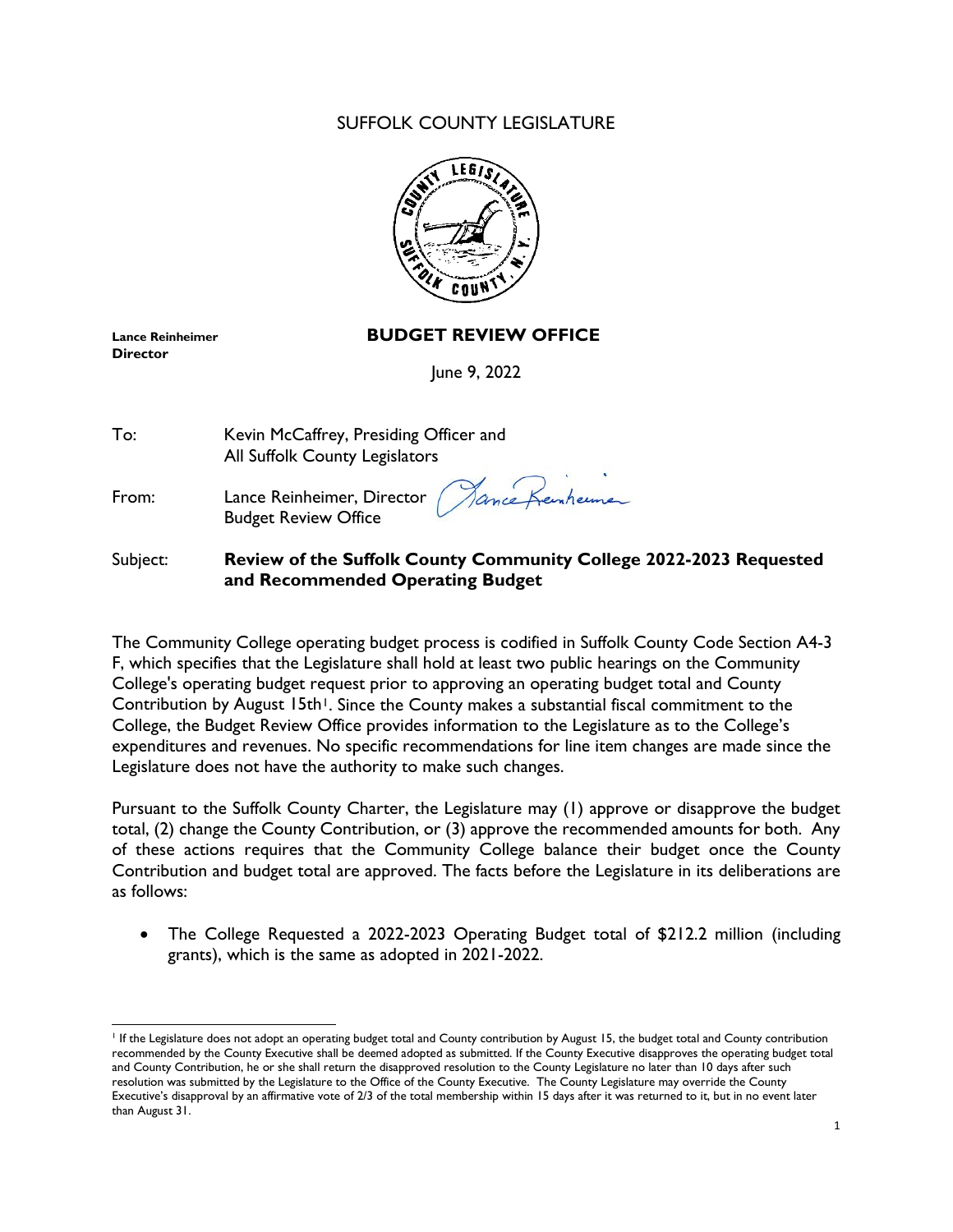- The College requested a two percent increase in the County Contribution, which would result in an additional \$922,456 impact to the General Fund in the County's 2023 operating budget.
- The County Executive recommended approving the 2022-2023 Operating Budget as requested.
- Should the Legislature increase the County Contribution above the requested level, only the College Board of Trustees can determine what impact this may have on tuition or any other line item in the College budget. Each one percent increase in the County Contribution above the recommended amount would equate to approximately \$470,000.

The following report provides a general summary of the 2022-2023 SCCC Operating Budget along with historical comparisons and other financial information. As always, the Budget Review Office is available to assist the Legislature with its deliberations.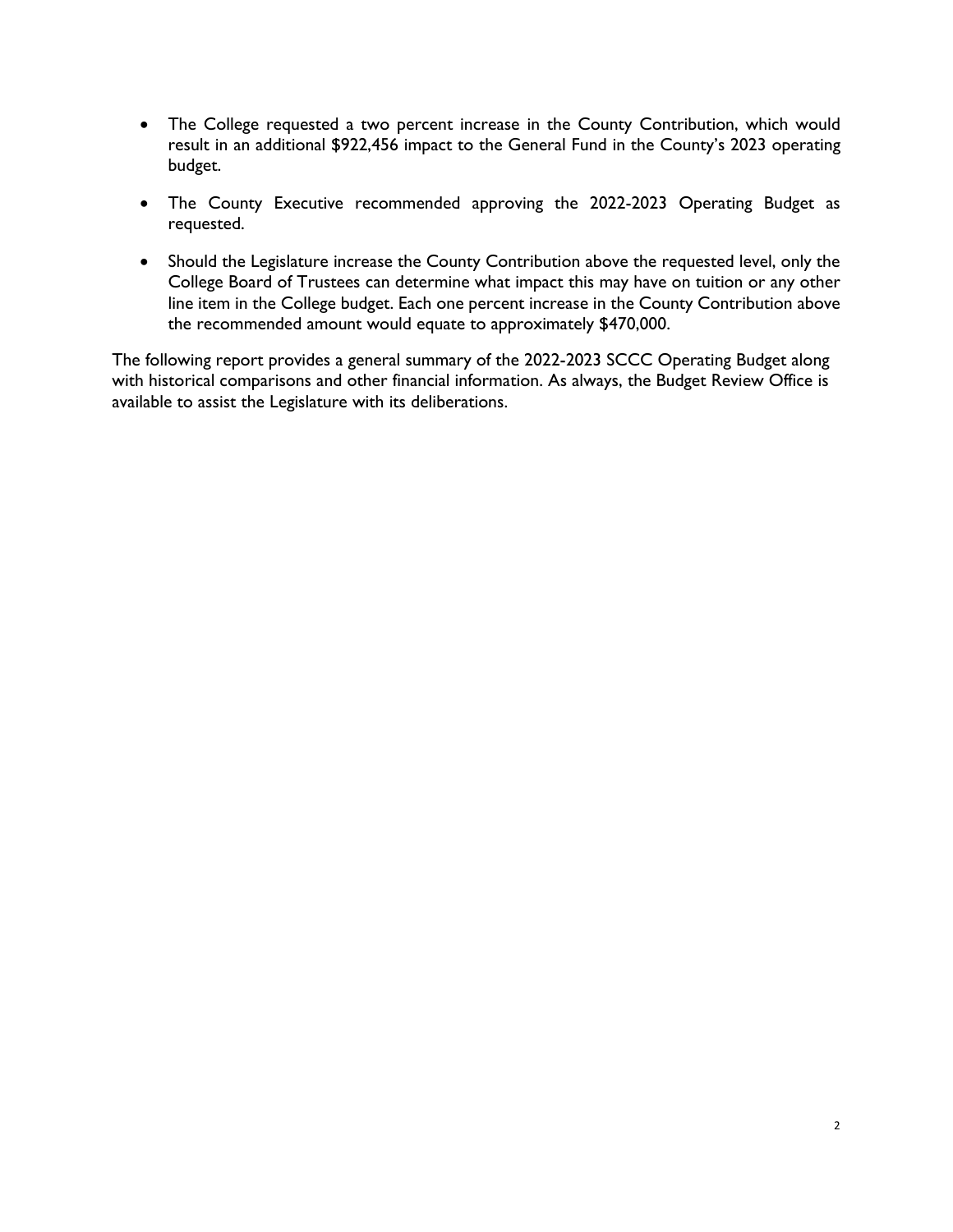## **Overview**

Suffolk County Community College (SCCC) requested a 2022-2023 operating budget of \$212.2 million (including grants), which is the same as adopted in 2021-2022, but \$4.4 million more than the College estimates it will spend this year. The request includes a \$922,456 (two percent) increase in the County Contribution, no change in state aid, and no increase in annual tuition. The County Executive recommended the 2022-2023 SCCC Operating Budget as requested.

Enrollment continues to be the most significant challenge facing SCCC and other community colleges. A shift in demographics has resulted in less students graduating high school and going directly to college. The College is enrolling less students and a larger percentage of students are employed fulltime and take fewer credits per semester. The increase in part-time students reduces Full-Time Equivalency (FTE), which reduces the amount of revenue from tuition, fees, and state aid.

Enrollment declined by 29% from 2010-2011 to 2020-2021 and the College estimates that it will decline by an additional 9.7% in 2021-2022. Although enrollment has decreased for eight consecutive years, the College is projecting that it will remain flat in 2022-2023. If enrollment continues to decline, it could have negative impacts on the 2022-2023 budget. However, less students also means fewer classes, which translates to reduced expenditures. The College's budget request for 2022-2023 is less than actual expenditures from 2016-2017 to 2018-2019 despite collectively bargained salary increases and inflation. The following table shows the total SCCC expenditure budget with and without grants from 2016-2017 to the 2022-2023 request.

| <b>Suffolk County Community College Operating Budget</b> |                                                                                         |               |               |                             |               |                 |                |  |  |
|----------------------------------------------------------|-----------------------------------------------------------------------------------------|---------------|---------------|-----------------------------|---------------|-----------------|----------------|--|--|
|                                                          | 2017/2018<br>2018/2019<br>2022/2023<br>2019/2020<br>2021/2022<br>2020/2021<br>2016/2017 |               |               |                             |               |                 |                |  |  |
|                                                          | <b>Actual</b>                                                                           | Actual        | Actual        | Actual                      | Actual        | <b>Estimate</b> | <b>Request</b> |  |  |
| Without Grants                                           | \$210.116.903                                                                           | \$214,771,106 | \$213,250,999 | \$207,687,094               | \$202,915,564 | \$202,716,782   | \$208,287,187  |  |  |
| Grants                                                   | \$3,979,420                                                                             | \$4,257,645   | \$4,497,812   | \$4,051,582                 | \$3,404,493   | \$5,086,239     | \$3,956,006    |  |  |
| Total                                                    | \$214,096,323 \$219,028,751                                                             |               | \$217,748,811 | \$211,738,676 \$206,320,057 |               | \$207,803,021   | \$212,243,193  |  |  |

The following charts show the allocation of the College's requested expenditures and revenues for 2022-2023. Salaries and benefits account for 87% of all expenditures. On the revenue side, tuition and fees comprise 43% of the total.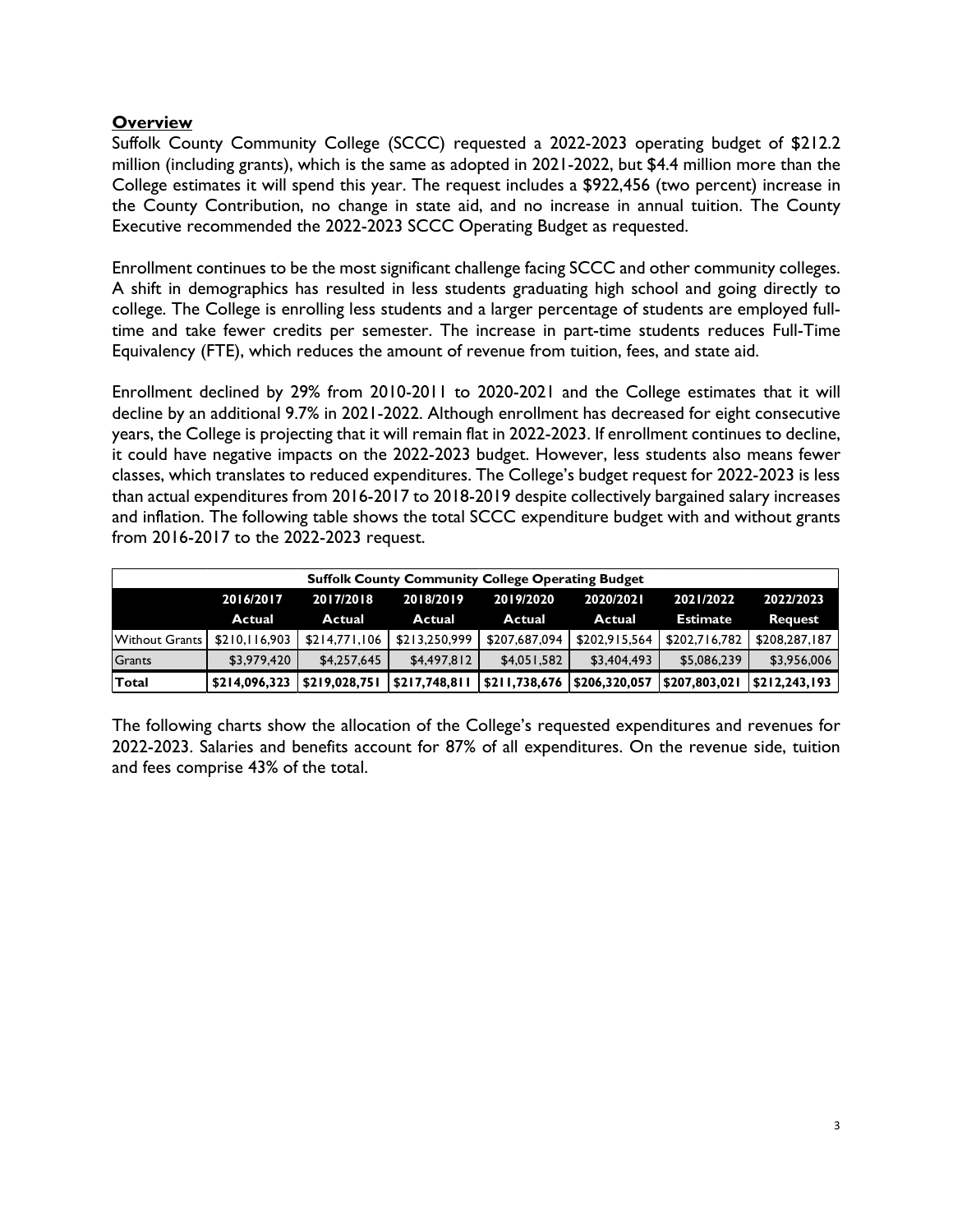

The next chart shows the annual relationship between expenditures and revenue from 2007-2008 through the 2022-2023 request. The College had a surplus of \$20.6 million in 2020-2021, but is estimating deficits of \$4.1 million in 2021-2022 and \$13.6 million in 2022-2023. It should be noted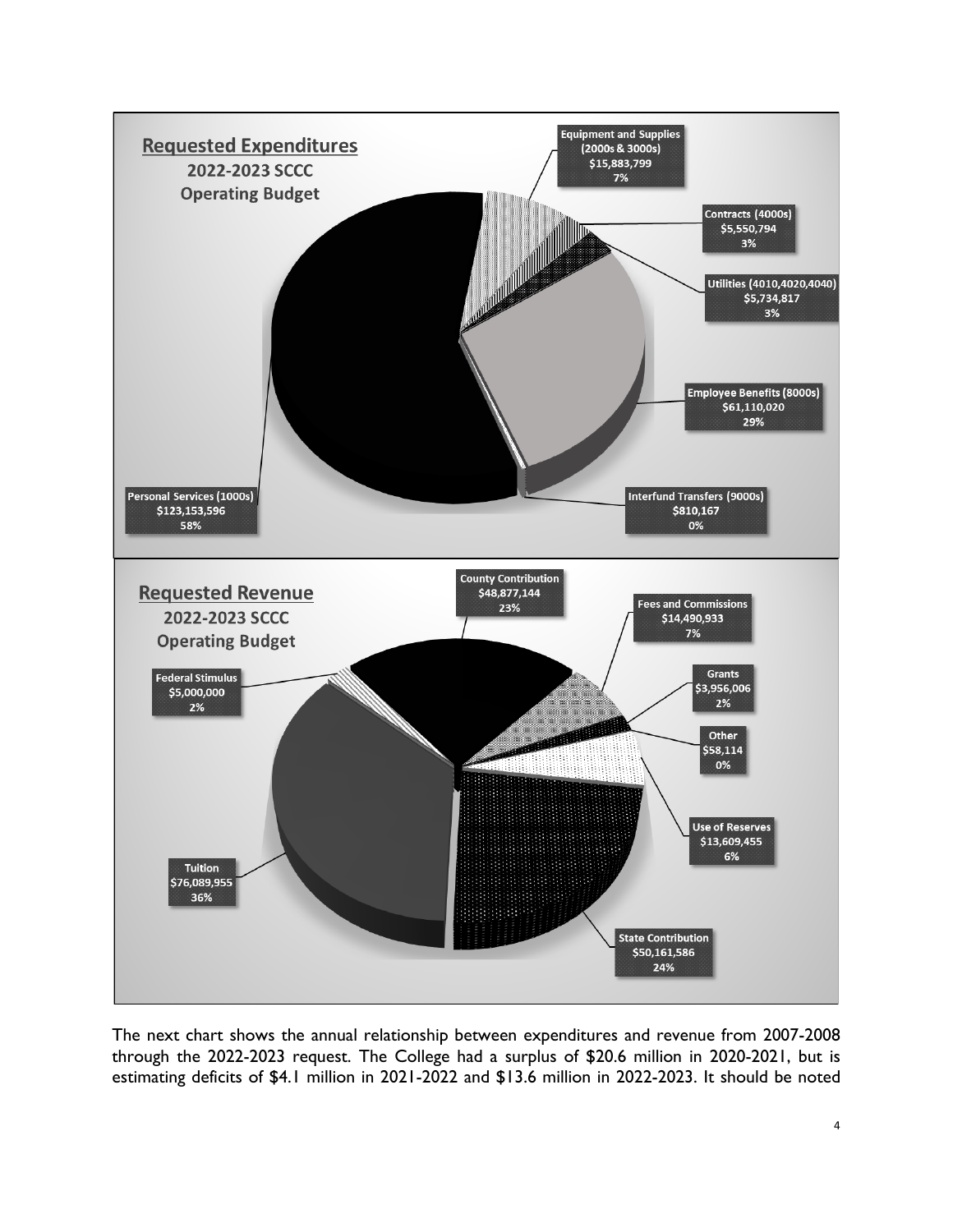that much of the 2021-2022 surplus and 2022-2023 deficit is stimulus funding that was temporarily deposited in the College's reserve fund.



The following table shows the allocation of SCCC revenue as defined by SUNY methodology, which differs somewhat from the categories shown in the College's operating budget. For the purposes of calculating county, state, and student shares, SUNY excludes grants and offset revenue (certain fees, commissions, and miscellaneous items). SCCC is a full opportunity college, meaning it accepts all eligible applicants. Accordingly, the local sponsor share should be 26.7% instead of 33.33% as is required for local sponsors of community colleges that are not full opportunity. The state share should be 40% and the student share should be 33.3%. The requested budget for 2022-2023 includes a county share of 32.5%, which includes the use of reserves per the SUNY formula.

| <b>Revenue Shares per SUNY Formula</b> |                                                  |       |               |       |                  |       |                  |       |  |  |
|----------------------------------------|--------------------------------------------------|-------|---------------|-------|------------------|-------|------------------|-------|--|--|
|                                        | 2020-2021<br>2021-2022<br>2021-2022<br>2022-2023 |       |               |       |                  |       |                  |       |  |  |
| l Revenue                              | <b>Actual</b>                                    | ℅     | Adopted       | ℅     | <b>Estimated</b> | $\%$  | <b>Requested</b> | ℅     |  |  |
| County                                 | \$46,441,473                                     | 25.3% | \$52,498,231  | 28.3% | \$47,904,688     | 27.0% | \$62,436,599     | 32.5% |  |  |
| State                                  | \$48,529,117                                     | 26.4% | \$50,143,548  | 27.0% | \$50,143,548     | 28.2% | \$50,161,586     | 26.1% |  |  |
| Student                                | \$88,545,479                                     | 48.2% | \$83,150,547  | 44.8% | \$79,509,770     | 44.8% | \$79,509,770     | 41.4% |  |  |
| <b>Total</b>                           | \$183,516,069                                    | 100%  | \$185,792,326 | 100%  | \$177,558,006    | 100%  | \$192,107,955    | 100%  |  |  |

### **Community College Budget Committee**

Resolution No. 920-2015 established a Community College Budget Committee comprised of legislative, executive, and college appointees to develop a five-year non-binding budget plan with the goal of strengthening the College's financial position, maintaining educational standards, and stabilizing tuition costs for students. The Committee issued a report on April 19, 2017, which recommended a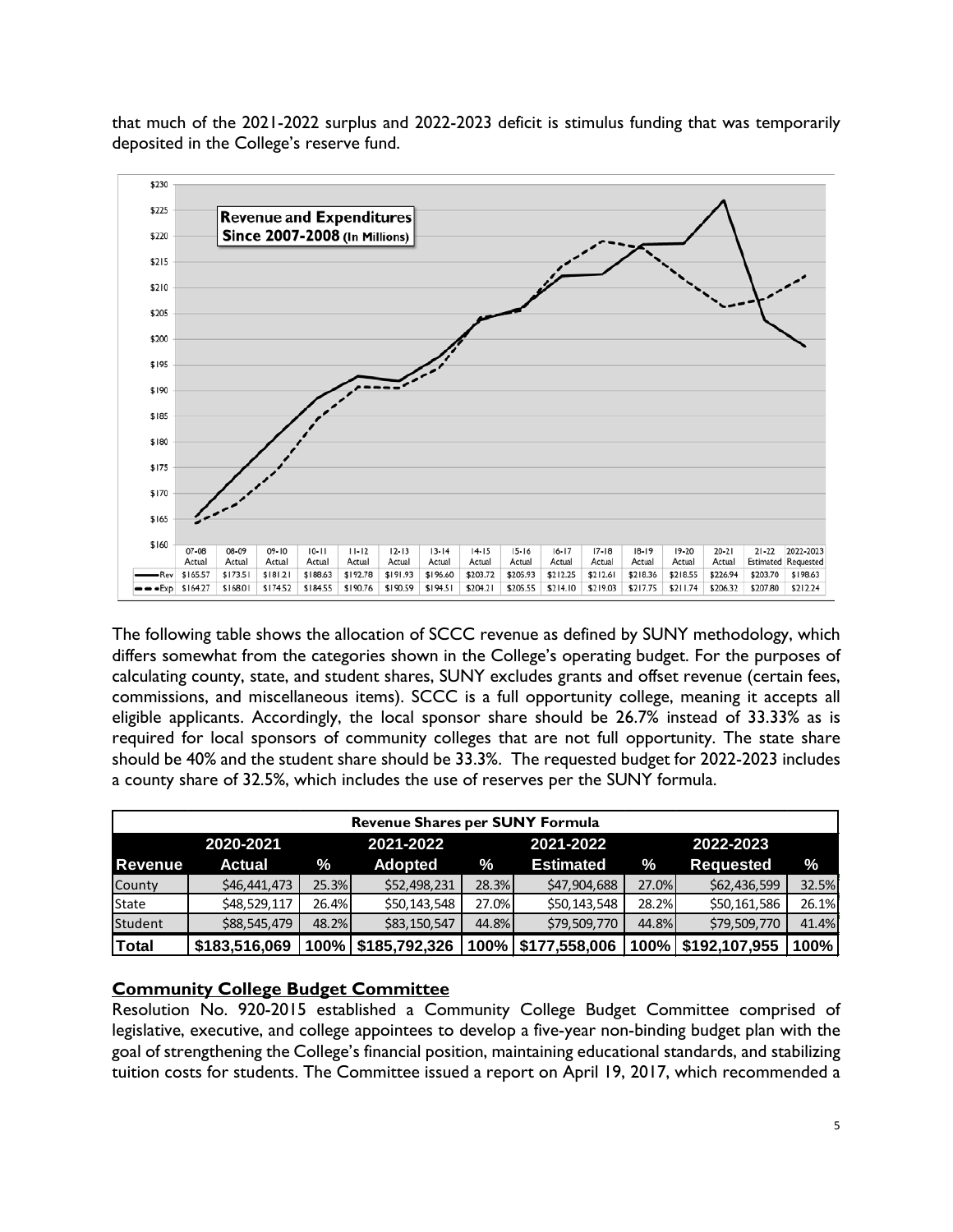1.5% increase in the County Contribution in each of the next five years, which considered both the College's desire for additional predictable revenue from the County and the County's ability to pay.

To assist the Committee in its deliberations, the Suffolk Community College Department of Business and Financial Affairs and Legislative Office of Budget Review worked concurrently, with input from the County Executive's Budget Office, to develop a five-year budget model capable of adapting to a variety of revenue and expenditure assumptions. The base scenario assumed an average annual increase in expenditures of 3.2% through 2020-2021. On the revenue side, it assumed an annual increase in state aid per FTE of \$100, an annual increase in tuition of \$200, and an annual increase in the County Contribution of 1.5%.

The County Contribution increased at a greater rate compared to the base scenario while state aid and tuition rates were less than projected. However, the most significant difference between the model and actual experience was enrollment. Revenue from tuition, fees, and state aid is contingent upon enrollment. When enrollment declines, revenue is reduced. The base scenario included an increase in enrollment each year starting in 2017-2018; enrollment actually decreased each year. The County Contribution is the only revenue assumption to meet or exceed the target. The following table shows the difference between the assumptions in the five-year model and the actual amounts.

|                            | Five-Year Budget Plan Compared to Actual/Estimated Amounts |           |          |          |          |           |           |                                                                                                                   |  |
|----------------------------|------------------------------------------------------------|-----------|----------|----------|----------|-----------|-----------|-------------------------------------------------------------------------------------------------------------------|--|
| <b>Category</b>            |                                                            |           |          |          |          |           |           | 5 yr. total, not 5 yr. difference,<br>2016-2017 2017-2018 2018-2019 2019-2020 2020-2021 compounded not compounded |  |
| Change in                  | Projected                                                  | $-1.50\%$ | 0.10%    | 1.01%    | 2.73%    | 0.65%     | 2.99%     | $-28.80%$                                                                                                         |  |
| Enrollment                 | Actual                                                     | $-1.11%$  | $-1.88%$ | $-5.17%$ | $-4.12%$ | $-13.53%$ | $-25.81%$ |                                                                                                                   |  |
| Change in Tuition          | Projected                                                  | \$200     | \$200    | \$200    | \$200    | \$200     | \$1,000   | $-$100$                                                                                                           |  |
|                            | Actual                                                     | \$200     | \$100    | \$350    | \$250    | \$0       | \$900     |                                                                                                                   |  |
| Change in County Projected |                                                            | 2.50%     | 1.50%    | 1.50%    | 1.50%    | 1.50%     | 8.50%     | 4.00%                                                                                                             |  |
| Contribution               | Actual                                                     | 2.50%     | 1.50%    | 2.50%    | 3.00%    | 3.00%     | 12.50%    |                                                                                                                   |  |
| Change in State            | Projected                                                  | \$100     | \$100    | \$100    | \$100    | \$100     | \$500     | $-$150$                                                                                                           |  |
| Aid per FTE                | Actual                                                     | \$100     | \$50     | \$100    | \$100    | \$0       | \$350     |                                                                                                                   |  |

The next table shows the net effect of the differences between what was projected and the actual experience. Despite large differences in projected versus received revenue, the College's fiscal management resulted in growth of reserves that exceeded the 5-year model's projections by \$24.5 million (-\$7.4 million vs +\$17.1 million).

| Five Year Budget Plan Use of Reserves Compared to Actual/Estimated Use of Reserves |                 |                 |                 |                 |                                 |               |  |  |
|------------------------------------------------------------------------------------|-----------------|-----------------|-----------------|-----------------|---------------------------------|---------------|--|--|
|                                                                                    | Use of          |                 |                 |                 |                                 |               |  |  |
|                                                                                    | <b>Reserves</b> | 2016-2017       | 2017-2018       | 2018-2019       | 2019-2020                       | 2020-2021     |  |  |
| <b>Annual</b>                                                                      | Projected       | $-$ \$2,314,618 | $-$ \$2,901,527 | $-$ \$2,763,554 | $-$ \$372,315                   | \$947,385     |  |  |
|                                                                                    | Actual          | $-$1,841,763$   | $-$ \$6,418,249 | \$613,500       | \$4,098,724]                    | \$20,624,940  |  |  |
| <b>Cumulative</b>                                                                  | Projected       | $-$ \$2,314,618 | $-$ \$5,216,145 |                 | $-$ \$7,979,699 $-$ \$8,352,014 | $-$7,404,629$ |  |  |
|                                                                                    | Actual          | $-$1,841,763$   | $-$ \$8,260,012 |                 | $-$7,646,512$ $-$3,547,788$     | \$17,077,152  |  |  |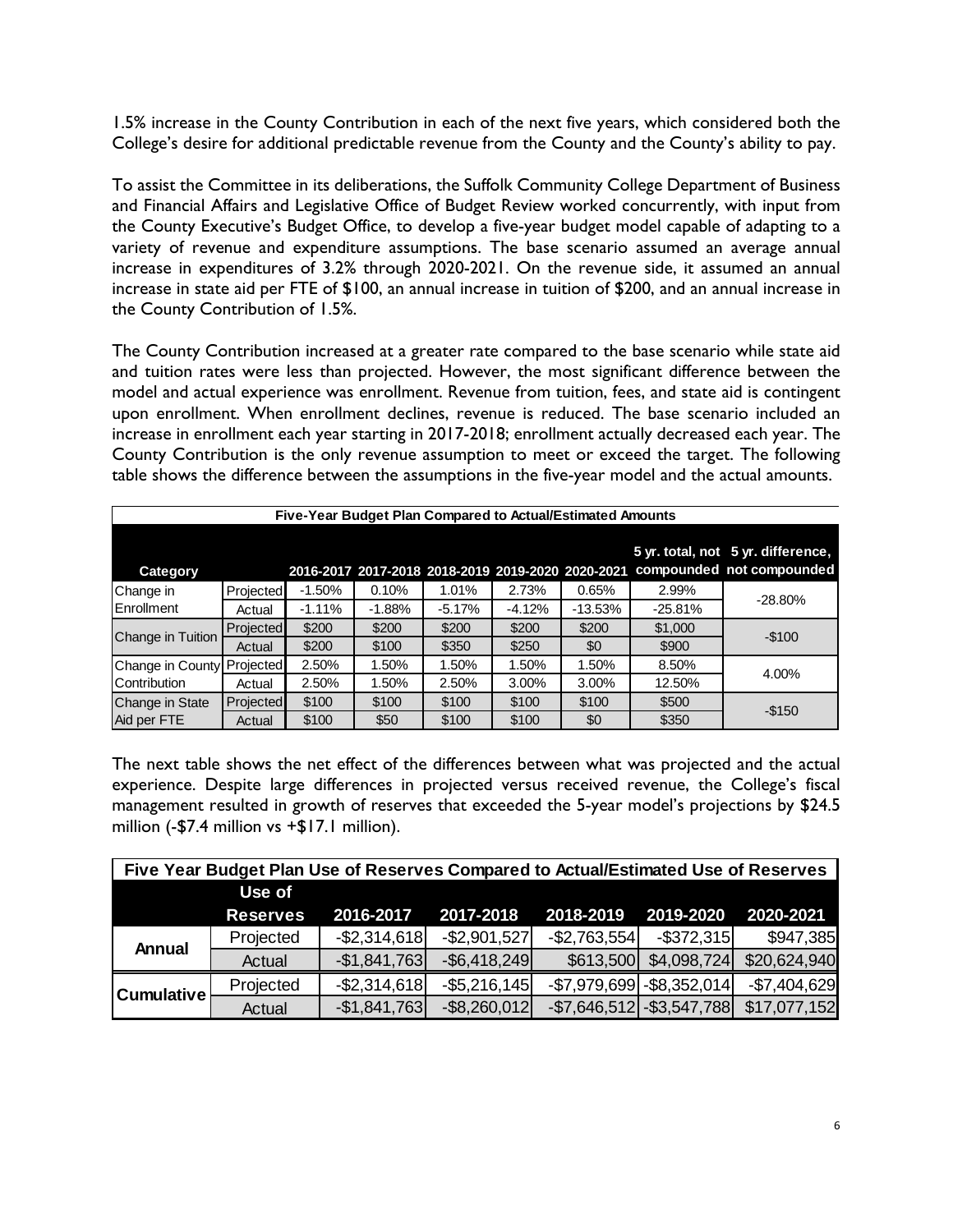### **Expenditures**

Compared to the 2021-2022 estimate, the College requested an increase of \$4.4 million or 2.1%. The following table summarizes the College budget request by major category.

| <b>Suffolk County Community College Expenditures by Object (With Grants)</b> |               |               |                                   |                  |                  |                     |  |  |
|------------------------------------------------------------------------------|---------------|---------------|-----------------------------------|------------------|------------------|---------------------|--|--|
|                                                                              |               |               | Change from<br><b>Change from</b> |                  |                  |                     |  |  |
|                                                                              | 2020-2021     | 2021-2022     | 2021-2022                         | <b>Actual to</b> | 2022-2023        | <b>Estimated to</b> |  |  |
| <b>Category</b>                                                              | Actual        | Adopted       | <b>Estimate</b>                   | <b>Estimated</b> | <b>Requested</b> | <b>Requested</b>    |  |  |
| Personal Services (1000s)                                                    | \$118,555,512 | \$124,837,850 | \$120,590,128                     | 1.7%             | \$123,153,596    | 2.1%                |  |  |
| Equipment and Supplies (2000s & 3000s)                                       | \$11,147,508  | \$13,828,029  | \$13,360,805                      | 19.9%            | \$15,883,799     | 18.9%               |  |  |
| Contracts (4000s)                                                            | \$9,745,379   | \$5,395,891   | \$5,612,132                       | -42.4%           | \$5,550,794      | $-1.1%$             |  |  |
| Utilities (4010,4020,4040)                                                   | \$6,206,874   | \$5,667,284   | \$6,032,284                       | $-2.8%$          | \$5,734,817      | $-4.9%$             |  |  |
| Employee benefits (8000s)                                                    | \$59,789,586  | \$61,689,859  | \$61,297,505                      | 2.5%             | \$61,110,020     | $-0.3%$             |  |  |
| Interfund transfers (9000s)                                                  | \$875,198     | \$810,167     | \$910,167                         | 4.0%             | \$810,167        | $-11.0%$            |  |  |
| Total                                                                        | \$206,320,057 | \$212,229,080 | \$207,803,021                     | 0.7%             | \$212,243,193    | 2.1%                |  |  |

Permanent salaries, as well as temporary and part-time salaries are projected to increase by approximately three percent next year compared to the current year, which includes collectively bargained increases as well as employee step increases for full-time employees. The increases are partially offset by a projected decrease in overtime and overload.

| <b>Personal Services (1000s)</b>                                            |               |                |                 |                                                             |                   |                   |  |  |  |
|-----------------------------------------------------------------------------|---------------|----------------|-----------------|-------------------------------------------------------------|-------------------|-------------------|--|--|--|
| 2021-2022<br>2021-2022<br>2022-2023<br>2020-2021<br>Change from Change from |               |                |                 |                                                             |                   |                   |  |  |  |
| Category                                                                    | <b>Actual</b> | <b>Adopted</b> | <b>Estimate</b> | <b>Requested</b>                                            | <b>Est to Req</b> | <b>Est to Req</b> |  |  |  |
| <b>Permanent Salaries</b>                                                   | \$88,448,211  | \$90,340,261   | \$87,047,323    | \$89,692,142                                                | \$2,644,819       | 3.0%              |  |  |  |
| <b>Terminal Pay</b>                                                         | \$2,265,438   | \$1,735,000    | \$1,977,931     | \$1,735,000                                                 | $-$ \$242,931     | $-12.3%$          |  |  |  |
| Longevity                                                                   | \$636,613     | \$1,253,550    | \$1,253,550     | \$1,253,550                                                 | \$0               | $0.0\%$           |  |  |  |
| Temp & PT Salaries                                                          | \$18,680,559  | \$23,187,981   | \$21,500,270    | \$22,232,236                                                | \$731,966         | 3.4%              |  |  |  |
| Other                                                                       | \$306,397     | \$352,075      | \$301,729       | \$327,075                                                   | \$25,346          | 8.4%              |  |  |  |
| Overtime and Overload                                                       | \$8,218,294   | \$7,968,983    | \$8,509,325     | \$7,913,593                                                 | $-$ \$595,732     | $-7.0%$           |  |  |  |
| Total                                                                       |               |                |                 | $$118,555,512$ $$124,837,850$ $$120,590,128$ $$123,153,596$ | \$2,563,468       | 2.1%              |  |  |  |

Requested expenditures for equipment and supplies are significantly greater than in recent years. Much of the increase is associated with the return of students to campus. According to the College, only 17% of classes were held on campus in 2020-2021, 52% were held on campus this year, and it is projected that 75% of classes will be on campus next year. With the increased student presence, there is a need for educational equipment purchases that were deferred in recent years as well as additional spending for cleaning and maintenance of facilities.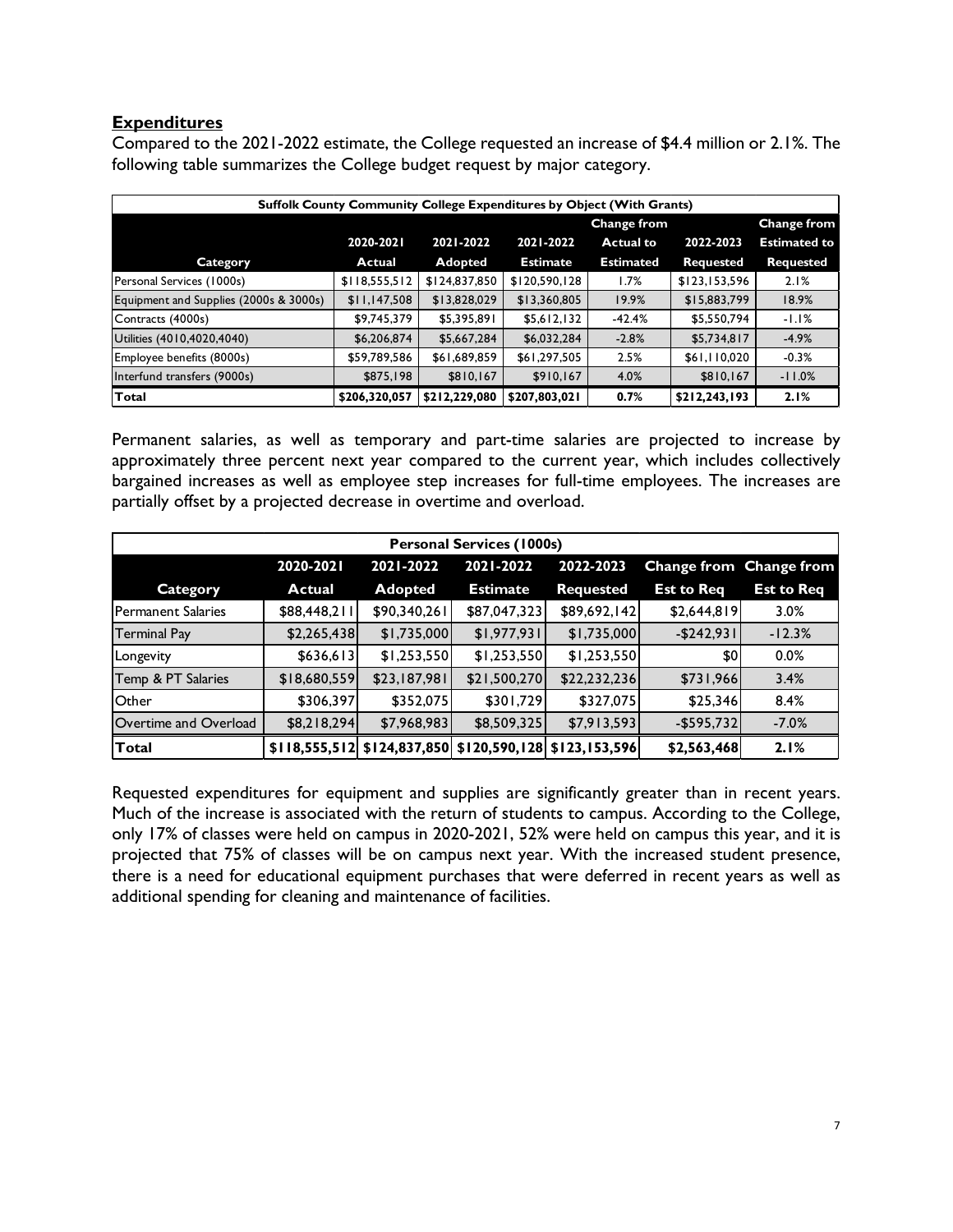|                                        | Equipment and Supplies (2000s and 3000s) |                |                 |                  |                   |                         |  |  |  |  |
|----------------------------------------|------------------------------------------|----------------|-----------------|------------------|-------------------|-------------------------|--|--|--|--|
|                                        | 2020-2021                                | 2021-2022      | 2021-2022       | 2022-2023        |                   | Change from Change from |  |  |  |  |
| <b>Category</b>                        | <b>Actual</b>                            | <b>Adopted</b> | <b>Estimate</b> | <b>Requested</b> | <b>Est to Reg</b> | <b>Est to Req</b>       |  |  |  |  |
| Advertising                            | \$573,920                                | \$705,964      | \$649,452       | \$877,177        | \$227,725         | 35.1%                   |  |  |  |  |
| <b>Bank Service Charges</b>            | \$753.104                                | \$648,410      | \$353,104       | \$563,605        | \$210,501         | 59.6%                   |  |  |  |  |
| Building/Grounds Repairs and Materials | \$1,082,167                              | \$1,216,428    | \$1,020,352     | \$1,489,578      | \$469,226         | 46.0%                   |  |  |  |  |
| Computers and Office Machines          | \$1,748,596                              | \$1,802,692    | \$2,407,217     | \$1,795,372      | $-$611,845$       | $-25.4%$                |  |  |  |  |
| Instructional Equipment & Supplies     | \$1,086,791                              | \$2,007,399    | \$1,538,810     | \$2,365,943      | \$827,133         | 53.8%                   |  |  |  |  |
| Maintenance Contracts                  | \$1,662,034                              | \$1,786,542    | \$1,990,146     | \$1,934,719      | $-$55,427$        | $-2.8%$                 |  |  |  |  |
| Other                                  | \$2,097,611                              | \$3,623,821    | \$3,429,610     | \$3,773,444      | \$343,834         | 10.0%                   |  |  |  |  |
| Software and Digital Resources         | \$2,143,284                              | \$1,867,402    | \$1,773,229     | \$2,342,220      | \$568,991         | 32.1%                   |  |  |  |  |
| Vehicles & Motorized Equipment         | \$0                                      | \$169,371      | \$198,885       | \$741,741        | \$542,856         | 272.9%                  |  |  |  |  |
| Total                                  | \$11,147,508                             | \$13,828,029   | \$13,360,805    | \$15,883,799     | \$2,522,994       | 18.9%                   |  |  |  |  |

Spending for contracts and utilities is projected to decrease by 3.1% next year compared to the 2021- 2022 estimate. With the volatility in the energy market, this category is potentially underfunded.

| Utilities and Contractual Costs (4000s) |               |                |                                                     |                  |                   |                         |  |  |
|-----------------------------------------|---------------|----------------|-----------------------------------------------------|------------------|-------------------|-------------------------|--|--|
|                                         | 2020-2021     | 2021-2022      | 2021-2022                                           | 2022-2023        |                   | Change from Change from |  |  |
| Category                                | <b>Actual</b> | <b>Adopted</b> | <b>Estimate</b>                                     | <b>Requested</b> | <b>Est to Reg</b> | <b>Est to Req</b>       |  |  |
| <b>Computer Services</b>                | \$1,021,105   | \$1,044,430    | \$1,019,430                                         | \$1,093,177      | \$73,747          | 7.2%                    |  |  |
| Employee Meals, Travel, & Training      | \$102,068     | \$532,765      | \$293,438                                           | \$559,489        | \$266,051         | 90.7%                   |  |  |
| Fees for Services, Non Employee         | \$891,274     | \$826,480      | \$1,421,494]                                        | \$819,843        | $-$ \$601,651     | $-42.3%$                |  |  |
| Other                                   | \$5,167,254   | \$200,025      | \$224,219                                           | \$369,024        | \$144,805         | 64.6%                   |  |  |
| Rent: Office Building                   | \$2,012,606   | \$2,072,661    | \$2,022,606                                         | \$2,072,661      | \$50,055          | 2.5%                    |  |  |
| Special Services                        | \$551,071     | \$719,530      | \$630,945                                           | \$636,600        | \$5,655           | 0.9%                    |  |  |
| <b>Utilities</b>                        | \$6,206,874   | \$5,667,284    | \$6,032,284                                         | \$5,734,817      | $-$297,467$       | $-4.9%$                 |  |  |
| Total                                   |               |                | \$15,952,253 \$11,063,175 \$11,644,416 \$11,285,611 |                  | $-$ \$358,805     | $-3.1%$                 |  |  |

Employee benefits are essentially flat. The retirement contribution is the largest projected decrease, which is partially offset by increases in health insurance and workers' compensation.

| <b>Employee Benefits (8000s)</b>                                            |               |                |                 |                  |                   |                   |  |  |  |
|-----------------------------------------------------------------------------|---------------|----------------|-----------------|------------------|-------------------|-------------------|--|--|--|
| 2021-2022<br>2021-2022<br>2022-2023<br>Change from Change from<br>2020-2021 |               |                |                 |                  |                   |                   |  |  |  |
| Category                                                                    | <b>Actual</b> | <b>Adopted</b> | <b>Estimate</b> | <b>Requested</b> | <b>Est to Reg</b> | <b>Est to Req</b> |  |  |  |
| Benefit Fd. Contribution                                                    | \$1,902,558   | \$1,927,144    | \$1,921,236     | \$1,925,136      | \$3,900           | 0.2%              |  |  |  |
| lHealth Insurance                                                           | \$34,569,475  | \$36,100,621   | \$35,926,211    | \$36,086,397     | \$160,186         | 0.4%              |  |  |  |
| Other                                                                       | \$595,755     | \$954,953      | \$937,497       | \$904,953        | $-$ \$32,544      | $-3.5%$           |  |  |  |
| <b>Retirement</b>                                                           | \$13,178,521  | \$12,650,930   | \$12,826,816    | \$12,475,907     | $-$ \$350,909     | $-2.7%$           |  |  |  |
| Social Security                                                             | \$8,558,281   | \$8,886,211    | \$8,615,745     | \$8,547,627      | $-$ \$68, $ $   8 | $-0.8%$           |  |  |  |
| <b>Workers' Compensation</b>                                                | \$984,995     | \$1,170,000    | \$1,070,000     | \$1,170,000      | \$100,000         | 9.3%              |  |  |  |
| <b>Total</b>                                                                | \$59,789,586  | \$61,689,859   | \$61,297,505    | \$61,110,020     | $-$187,485$       | $-0.3%$           |  |  |  |

As shown in the following table, the College request for interfunds is the same as adopted in 2021- 2022, \$100,000 less than estimated.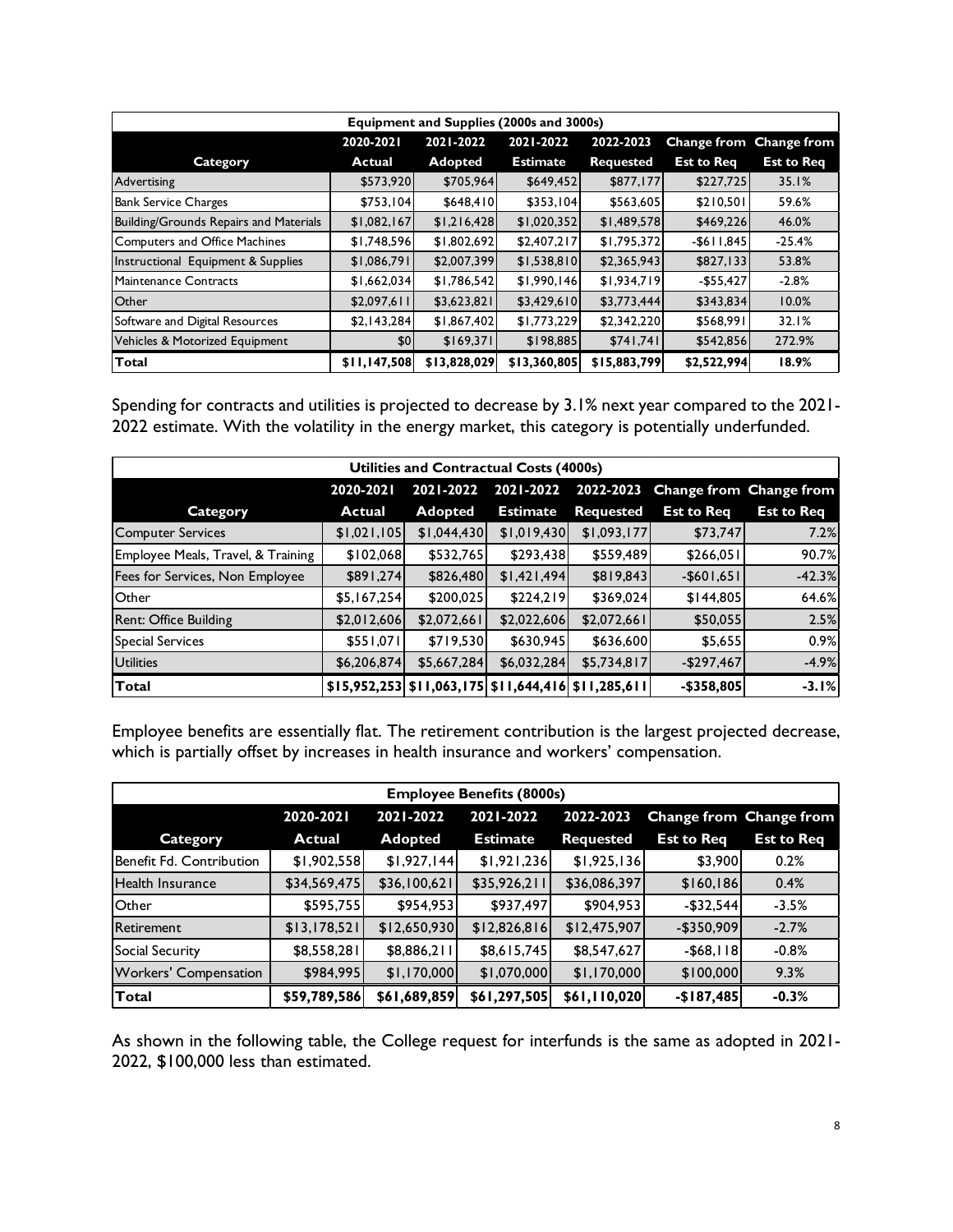| <b>Interfund Transfers (9000s)</b>                              |                  |           |           |                                   |                   |                   |  |  |
|-----------------------------------------------------------------|------------------|-----------|-----------|-----------------------------------|-------------------|-------------------|--|--|
| 2020-2021 2021-2022 2021-2022 2022-2023 Change from Change from |                  |           |           |                                   |                   |                   |  |  |
| Category                                                        | Actual           |           |           | <b>Adopted Estimate Requested</b> | <b>Est to Req</b> | <b>Est to Req</b> |  |  |
| Interdepart. Oper. Fd (016)                                     | \$0 <sub>0</sub> | \$25,000  | \$25,000  | \$25,000                          | \$0               | $0.0\%$           |  |  |
| Self Insurance Fd (038)                                         | \$875,198        | \$785,167 | \$885,167 | \$785,167                         | $-$100,000$       | $-11.3%$          |  |  |
| <b>Total</b>                                                    | \$875,198        | \$810,167 | \$910,167 | \$810,167                         | $-$100,000$       | $-11.0%$          |  |  |

# **Fund Balance**

The reserve fund grew from a year-end balance of \$3.69 million in 2006-2007 to a year-end balance of \$25.3 million in 2013-2014. During many of these years, higher than anticipated enrollment resulted in tuition revenue that exceeded budgeted expenditures. Despite authorizations to utilize reserves several times during those years, the reserve fund balance grew. The fund balance then decreased for four consecutive years due primarily to operating deficits, but also negative audit adjustments for unpaid, uncollectable tuition debts. Since 2018-2019, the College has generated operating surpluses by reducing expenditures, which caused the reserve fund balance to increase.

From 2019-2020 to 2020-2021, the reserve fund grew by \$20.6 million to \$41.4 million resulting from an operating surplus as well as \$12 million in unspent stimulus funding. The reserve fund is projected to decline by \$4.1 million this year and \$13.6 million next year to offset projected operating deficits as well as expend stimulus funding. As a result, the College is projecting a reserve fund balance of \$23.7 million at the end of 2022-2023. The following chart shows the year-end fund balance of the reserve since 2006-2007.



The College's accrediting agency, Middle States, recommends that the College maintain a reserve balance equal to 10-15% of its annual operating budget. Accordingly, 10% of the College's requested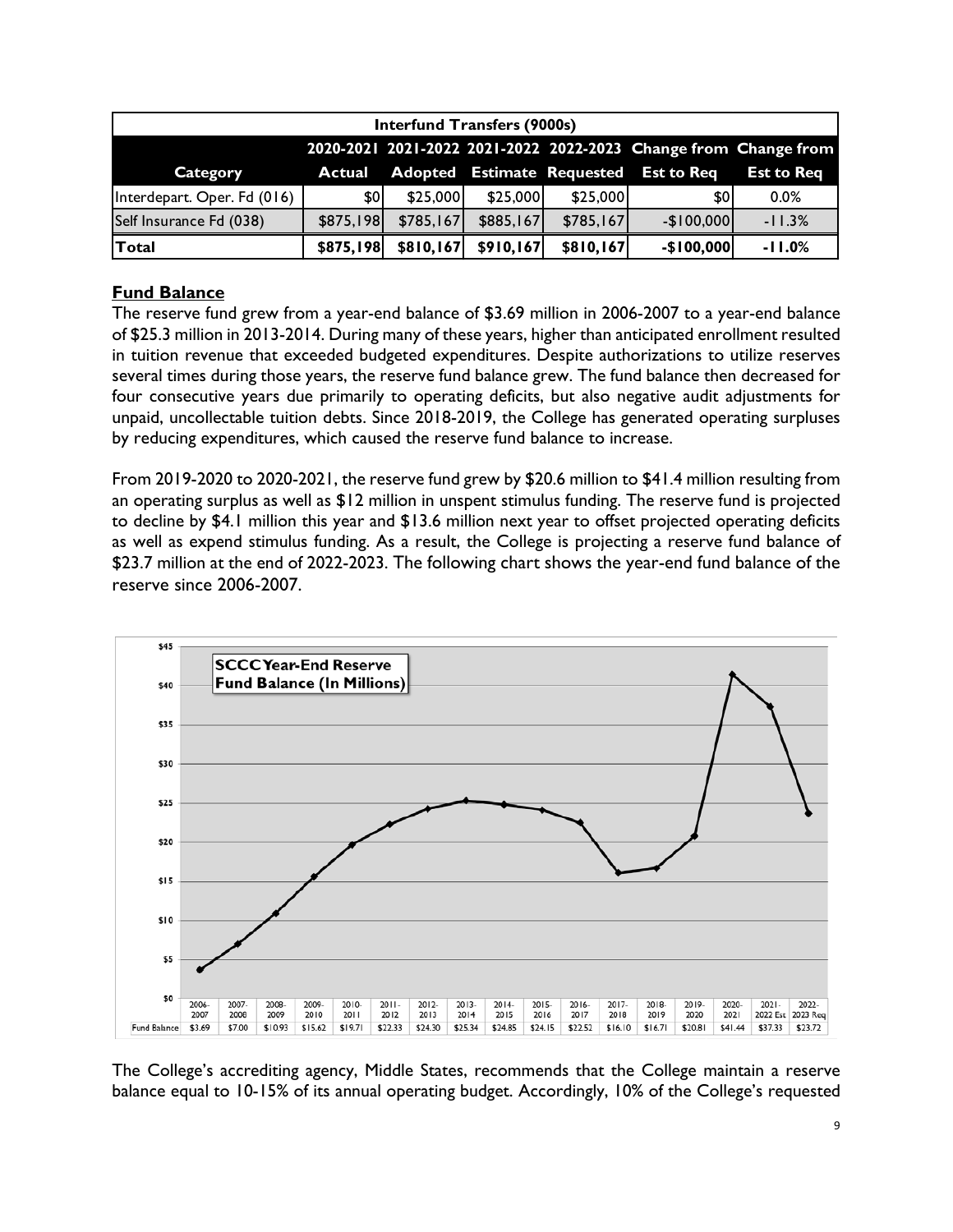2022-2023 budget (excluding grants) would be \$20.8 million and 15% would be \$31.2 million. Estimated 2021-2022 year-end reserves as a percentage of estimated 2021-2022 expenditures are 18%. Even if the College uses the total authorized amount of reserves in 2021-2022 and 2022-2023, the projected fund balance will be at 11% at the end of next year. However, the College typically estimates and projects expenditures conservatively, which usually translates to using less than authorized from the reserve fund.

# **State Aid**

Each year the Governor proposes and the State Legislature adopts a funding rate per FTE. To arrive at the amount of basic aid to be paid to each school, this rate is applied to the number of FTE students from the immediately preceding year when there is growth and to a weighted average of FTE students for the three previous years when there is retrenchment. Enrollment at community colleges statewide has been decreasing at such a rate that the traditional state funding formula has resulted in decreased revenue even when there are annual increases in FTE aid. To assist community colleges, the State recently enacted a funding policy which sets aid according to the traditional FTE formula or 98% of the previous year's aid level, whichever is greater. This year, the State increased the funding floor to 100% of the previous year. Accordingly, state aid to SCCC remains at \$50 million in 2022-2023. The following table shows the annual change in state aid since 2010-2011.

| Annual Change in State Aid per FTE and Total State Revenue Since 2010-2011 |          |                       |                |                        |  |  |  |  |
|----------------------------------------------------------------------------|----------|-----------------------|----------------|------------------------|--|--|--|--|
|                                                                            |          | <b>Change in Rate</b> |                | <b>Change in Total</b> |  |  |  |  |
|                                                                            | Rate per | from Previous         | <b>Total</b>   | <b>Revenue from</b>    |  |  |  |  |
| Year                                                                       | FT E     | Year                  | <b>Revenue</b> | <b>Previous Year</b>   |  |  |  |  |
| 2010-2011                                                                  | \$2,260  | <b>NA</b>             | \$45,184,969   | <b>NA</b>              |  |  |  |  |
| 2011-2012                                                                  | \$2,122  | $-$138$               | \$44,463,290   | $-$721,679$            |  |  |  |  |
| 2012-2013                                                                  | \$2,272  | \$150                 | \$46,139,162   | \$1,675,872            |  |  |  |  |
| 2013-2014                                                                  | \$2,422  | \$150                 | \$48,324,386   | \$2,185,224            |  |  |  |  |
| 2014-2015                                                                  | \$2,497  | \$75                  | \$49,259,584   | \$935,198              |  |  |  |  |
| 2015-2016                                                                  | \$2,597  | \$100                 | \$51,172,359   | \$1,912,775            |  |  |  |  |
| 2016-2017                                                                  | \$2,697  | \$100                 | \$52,433,007   | \$1,260,648            |  |  |  |  |
| 2017-2018                                                                  | \$2,747  | \$50                  | \$52,622,855   | \$189,848              |  |  |  |  |
| 2018-2019                                                                  | \$2,847  | \$100                 | \$53,555,877   | \$933,022              |  |  |  |  |
| 2019-2020                                                                  | \$2,947  | \$100                 | \$53,273,646   | $-$ \$282,231          |  |  |  |  |
| 2020-2021                                                                  | \$2,947  | \$0                   | \$48,529,117   | $-$4,744,529$          |  |  |  |  |
| 2021-2022 Estimated                                                        | \$2,997  | \$50                  | \$50,143,548   | \$1,614,431            |  |  |  |  |
| 2022-2023 Requested                                                        | \$2,997  | \$0                   | \$50,161,586   | \$18,038               |  |  |  |  |

# **Student Revenue**

The College continues to face the challenge of mitigating a budget gap resulting from declining enrollment. According to the College, the decline in enrollment is mainly attributable to trends in demographics; less students are graduating from high school each year. In addition, the College has been enrolling a greater percentage of part-time students, which puts downward pressure on the FTE rate (total credits taken divided by total number of students).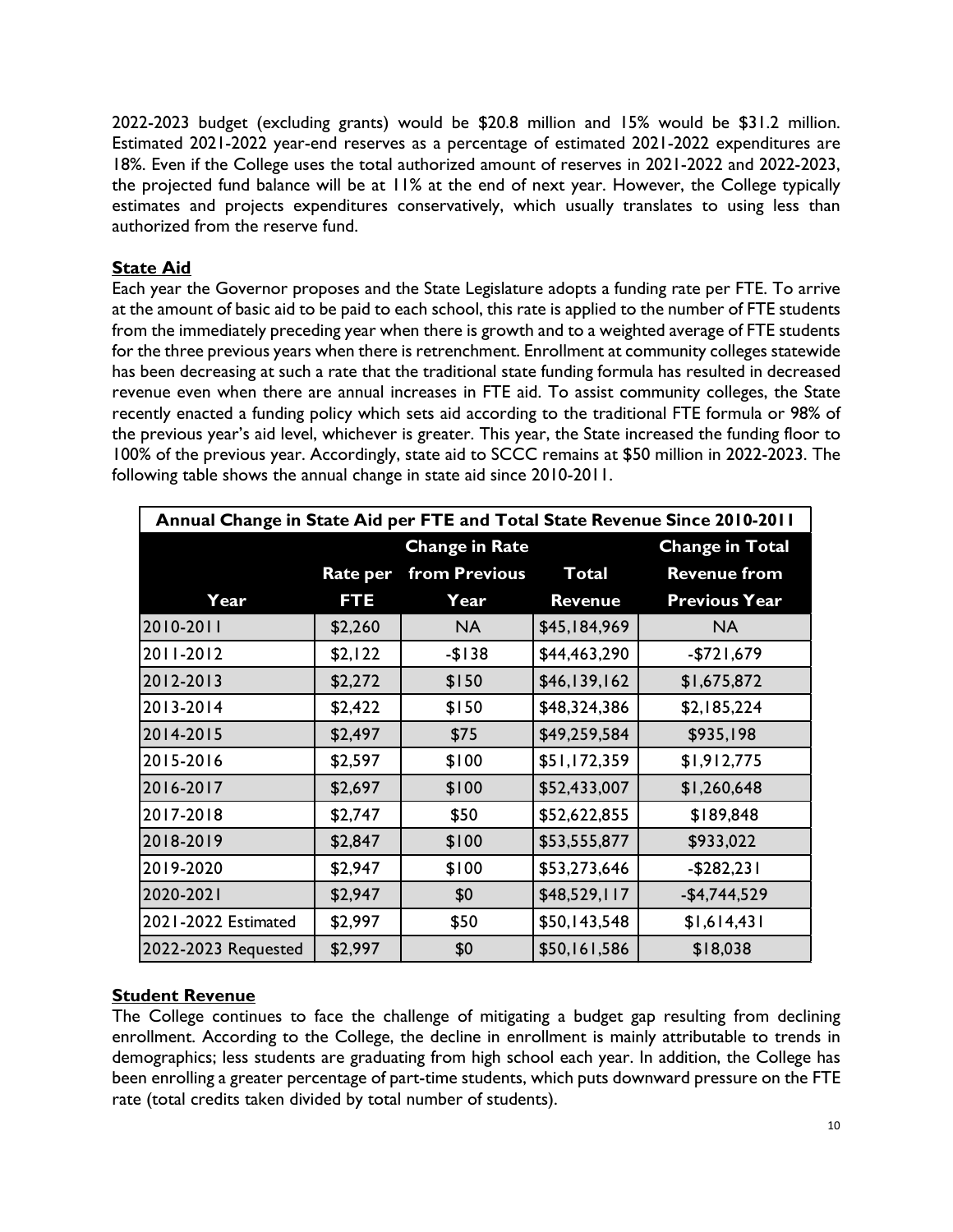The following table shows that enrollment is projected to decline by 35.8% from 2010-2011 to 2022- 2023 while tuition and fee revenue are estimated at an 8.7% decrease over the same period because the College increased tuition and fees annually from 2013-2014 to 2019-2020. The result is an estimated increase in student costs of 42.3% per FTE. In order to address the rising student cost of education, the College is requesting no increases in tuition for the third consecutive year in 2022- 2023. Accordingly, tuition and fee revenue are estimated to decrease by 11.1% in 2021-2022 and by 0.3% in 2022-2023.

| Annual Change in Enrollment and Annual Change in Tuition & Fee Revenue Since 2010-2011 |                             |           |                |               |                                        |           |         |          |  |
|----------------------------------------------------------------------------------------|-----------------------------|-----------|----------------|---------------|----------------------------------------|-----------|---------|----------|--|
|                                                                                        |                             | Change    |                |               |                                        | Change    |         | Change   |  |
|                                                                                        | <b>Full Time</b>            | from      |                |               |                                        | from      |         | from     |  |
|                                                                                        | <b>Equivalents Previous</b> |           | Tuition        | Fee           | Tuition and Previous Cost per Previous |           |         |          |  |
| <b>Academic Year</b>                                                                   | (FTE)                       | Year      | <b>Revenue</b> | Revenue       | Fees                                   | Year      | FTE     | Year     |  |
| 2010-2011                                                                              | 20,229                      | NA.       | \$83,448,668   | \$15,803,532  | \$99,252,200                           | <b>NA</b> | \$4,906 | NA.      |  |
| 2011-2012                                                                              | 19,770                      | $-2.27%$  | \$85,444,615   | \$17,654,927  | \$103,099,542                          | 3.88%     | \$5,215 | 6.29%    |  |
| 2012-2013                                                                              | 19,240                      | $-2.68%$  | \$84,548,520   |               | $$17,165,994$ $$101,714,514$           | $-1.34%$  | \$5,287 | 1.37%    |  |
| 2013-2014                                                                              | 19,405                      | 0.86%     | \$87,234,787   |               | $$17,130,016$ $$104,364,803$           | 2.61%     | \$5,378 | 1.73%    |  |
| 12014-2015                                                                             | 19,309                      | $-0.49%$  | \$92,138,889   |               | \$17,246,180 \$109,385,069             | 4.81%     | \$5,665 | 5.33%    |  |
| 2015-2016                                                                              | 18,832                      | $-2.47%$  | \$92,574,681   |               | \$16,539,180 \$109,113,861             | $-0.25%$  | \$5,794 | 2.28%    |  |
| 2016-2017                                                                              | 18,623                      | $-1.11%$  | \$93,682,198   |               | \$18,525,340 \$112,207,538             | 2.84%     | \$6,025 | 3.99%    |  |
| 12017-2018                                                                             | 18,273                      | $-1.88%$  | \$93,297,791   |               | $$17,788,349$ $$111,086,140$           | $-1.00%$  | \$6,079 | 0.90%    |  |
| 2018-2019                                                                              | 17,328                      | $-5.17%$  | \$95,569,318   | \$19,307,273  | \$114,876,591                          | 3.41%     | \$6,630 | 9.05%    |  |
| 2019-2020                                                                              | 16,614                      | $-4.12%$  | \$95,077,251   |               | \$17,801,530 \$112,878,781             | $-1.74%$  | \$6,794 | 2.48%    |  |
| 2020-2021                                                                              | 14,366                      | $-13.53%$ | \$84,609,219   | \$17,630,773] | \$102, 239, 992]                       | $-9.42%$  | \$7,117 | 4.75%    |  |
| 2021-2022 Estimated                                                                    | 12,978                      | -9.66%    | \$76,089,955   | \$14,763,915  | \$90,853,870                           | $-11.14%$ | \$7,001 | $-1.63%$ |  |
| 2022-2023 Projected                                                                    | 12,978                      | 0.00%     | \$76,089,955   | \$14,490,933  | \$90,580,888                           | $-0.30%$  | \$6,980 | $-0.30%$ |  |
| Change from 2010-                                                                      |                             |           |                |               |                                        |           |         |          |  |
| 2011 to 2022-2023                                                                      | $-7,251$                    | $-35.84%$ | $-$7,358,713$  | $-$1,312,599$ | $-$ \$8,671,312                        | $-8.74%$  | \$2,073 | 42.25%   |  |

Tuition, which is unchanged for the third consecutive year for Suffolk County residents in 2022-2023, is \$2,735 per semester or \$5,470 annually for full-time students and \$228 per credit for part-time students. The College's tuition rate for full-time and part-time students is determined based on the recommendation of the College President and the approval of the College's Board of Trustees. If the County Legislature disagrees with the Board's decision, it can request, but cannot mandate a change in tuition rates. The next table summarizes Suffolk County Community College's tuition history for full-time and part-time students since the 2011-2012 academic year.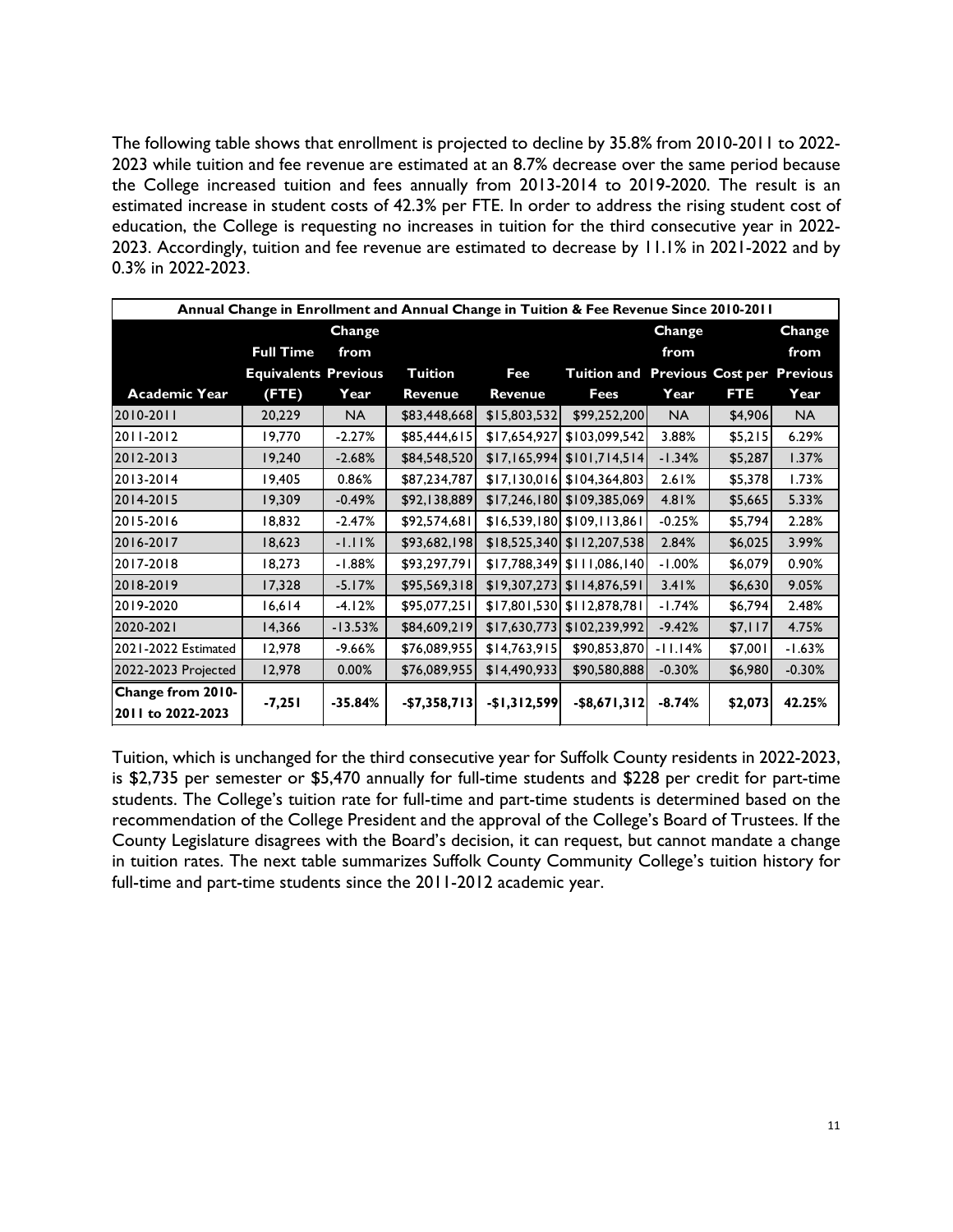|                                 | <b>Suffolk County Community College Tuition History</b>                |                   |           |              |                   |           |  |  |  |  |  |  |
|---------------------------------|------------------------------------------------------------------------|-------------------|-----------|--------------|-------------------|-----------|--|--|--|--|--|--|
|                                 | <b>Full Time Change From</b><br><b>Part Time</b><br><b>Change From</b> |                   |           |              |                   |           |  |  |  |  |  |  |
| <b>Academic Year (per year)</b> |                                                                        | <b>Prior Year</b> | %         | (per credit) | <b>Prior Year</b> | %         |  |  |  |  |  |  |
| 2011-2012                       | \$3,990                                                                | <b>NA</b>         | <b>NA</b> | \$165        | <b>NA</b>         | <b>NA</b> |  |  |  |  |  |  |
| 2012-2013                       | \$3,990                                                                | \$0               | 0.0%      | \$165        | \$0               | 0.0%      |  |  |  |  |  |  |
| 2013-2014                       | \$4,140                                                                | \$150             | 3.8%      | \$173        | \$8               | 3.6%      |  |  |  |  |  |  |
| 2014-2015                       | \$4,390                                                                | \$250             | 6.0%      | \$183        | \$10              | 5.8%      |  |  |  |  |  |  |
| 2015-2016                       | \$4,570                                                                | \$180             | 4.1%      | \$191        | \$8               | 4.4%      |  |  |  |  |  |  |
| 2016-2017                       | \$4,770                                                                | \$200             | 4.4%      | \$199        | \$8               | 4.2%      |  |  |  |  |  |  |
| 2017-2018                       | \$4,870                                                                | \$100             | 2.1%      | \$203        | \$4               | 2.0%      |  |  |  |  |  |  |
| 2018-2019                       | \$5,220                                                                | \$350             | 7.2%      | \$218        | \$15              | 7.4%      |  |  |  |  |  |  |
| 2019-2020                       | \$5,470                                                                | \$250             | 4.8%      | \$228        | \$10              | 4.6%      |  |  |  |  |  |  |
| 2020-2021                       | \$5,470                                                                | \$0               | 0.0%      | \$228        | \$0               | 0.0%      |  |  |  |  |  |  |
| 2021-2022                       | \$5,470                                                                | \$0               | 0.0%      | \$228        | \$0               | 0.0%      |  |  |  |  |  |  |
| 2022-2023                       | \$5,470                                                                | \$0               | 0.0%      | \$228        | \$0               | 0.0%      |  |  |  |  |  |  |

Tuition at Suffolk County Community College has increased by an average of \$148 or 3.2% annually from 2011-2012 to 2021-2022, which is more than the statewide average in dollars (\$135), but the same in percentage. In 2021-2022, tuition at Suffolk County Community College was the third highest of the 30 community colleges in New York. Nassau County had the highest tuition at \$5,800 and Dutchess County had the lowest at \$4,450. Tuition rates for other New York community colleges are not yet available for 2021-2022. Assuming all other community colleges increase tuition by the state average annual percentage since 2011-2012, the 2022-2023 tuition requested by Suffolk County Community College would be the fifth highest in the State. However, more than 2/3 of the state's community colleges held tuition flat last year. The following chart compares Suffolk County Community College tuition to other community colleges in New York State.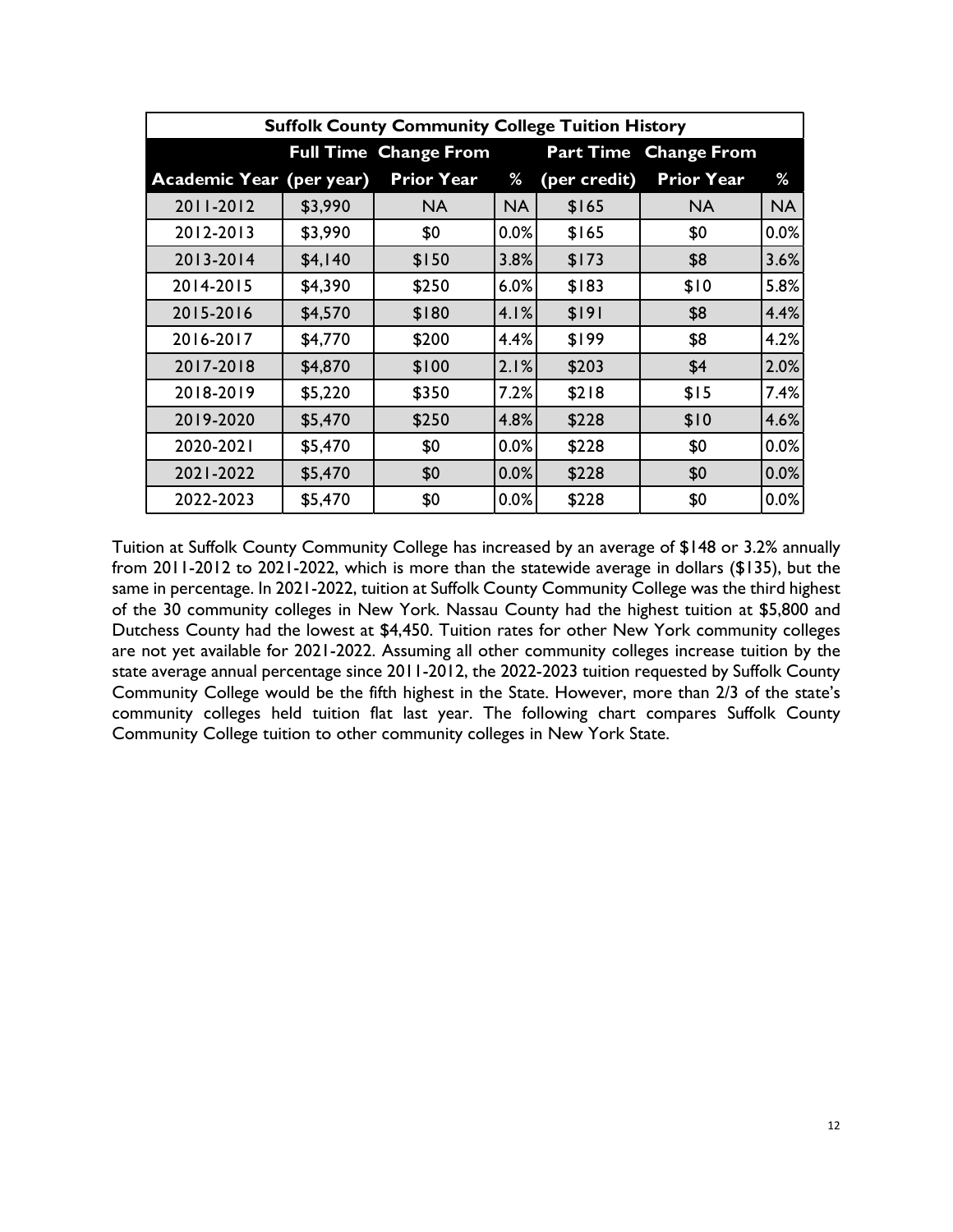| Tuition Rates from 2011-2012 to 2021-2022 for NYS Community Colleges                                      |         |         |         |         |         |         |         |         |         |         |         |               |                       |
|-----------------------------------------------------------------------------------------------------------|---------|---------|---------|---------|---------|---------|---------|---------|---------|---------|---------|---------------|-----------------------|
|                                                                                                           |         |         |         |         |         |         |         |         |         |         |         |               | Avg Annual Avg Annual |
|                                                                                                           |         |         |         |         |         |         |         |         |         |         |         | <b>Dollar</b> | Percentage            |
| Community College 2011-12 2012-13 2013-14 2014-15 2015-16 2016-17 2017-18 2018-19 2019-20 2020-21 2021-22 |         |         |         |         |         |         |         |         |         |         |         | Change        | Change                |
| Adirondack                                                                                                | \$3,556 | \$3,664 | \$3,774 | \$3,870 | \$3,984 | \$4,176 | \$4,392 | \$4,560 | \$4,800 | \$4,944 | \$4,944 | \$139         | 3.4%                  |
| <b>Broome</b>                                                                                             | \$3,694 | \$3,820 | \$3,954 | \$4,108 | \$4,212 | \$4,418 | \$4,592 | \$4,728 | \$4,944 | \$5,088 | \$5,088 | \$139         | 3.3%                  |
| Cayuga County                                                                                             | \$3,820 | \$3,950 | \$4,090 | \$4,200 | \$4,326 | \$4,499 | \$4,544 | \$4,658 | \$4,844 | \$4,992 | \$4,992 | \$117         | 2.7%                  |
| Clinton                                                                                                   | \$3,620 | \$3,820 | \$3,960 | \$4,060 | \$4,200 | \$4,300 | \$4,644 | \$5,062 | \$5,518 | \$5,518 | \$5,518 | \$190         | 4.4%                  |
| Columbia-Greene                                                                                           | \$3,648 | \$3,792 | \$3,960 | \$4,080 | \$4,100 | \$4,392 | \$4,536 | \$4,680 | \$4,824 | \$4,968 | \$4,968 | \$132         | 3.2%                  |
| Corning                                                                                                   | \$3,870 | \$3,950 | \$4,070 | \$4,150 | \$4,230 | \$4,314 | \$4,518 | \$4,710 | \$4,874 | \$5,068 | \$5,170 | \$130         | 2.9%                  |
| <b>Dutchess</b>                                                                                           | \$2,900 | \$3,100 | \$3,200 | \$3,200 | \$3,360 | \$3,528 | \$3,696 | \$3,864 | \$4,150 | \$4,350 | \$4,450 | \$155         | 4.4%                  |
| Erie                                                                                                      | \$3,600 | \$3,900 | \$3,995 | \$4,295 | \$4,595 | \$4,733 | \$4,900 | \$4,900 | \$4,900 | \$5,047 | \$5,047 | \$145         | 3.5%                  |
| Fashion Institute                                                                                         | \$3,974 | \$4,200 | \$4,425 | \$4,500 | \$4,500 | \$4,590 | \$4,690 | \$4,890 | \$5,190 | \$5,290 | \$5,290 | \$132         | 2.9%                  |
| <b>Finger Lakes</b>                                                                                       | \$3,484 | \$3,654 | \$3,834 | \$4,022 | \$4,180 | \$4,368 | \$4,522 | \$4,584 | \$4,722 | \$4,864 | \$4,968 | \$148         | 3.6%                  |
| Fulton-Montgomery                                                                                         | \$3,394 | \$3,444 | \$3,598 | \$3,648 | \$3,900 | \$4,200 | \$4,450 | \$4,600 | \$4,900 | \$5,040 | \$5,040 | \$165         | 4.1%                  |
| Genesee                                                                                                   | \$3,400 | \$3,550 | \$3,700 | \$3,850 | \$3,900 | \$3,950 | \$4,050 | \$4,150 | \$4,350 | \$4,550 | \$4,750 | \$135         | 3.4%                  |
| Herkimer County                                                                                           | \$3,540 | \$3,640 | \$3,740 | \$3,840 | \$3,940 | \$4,270 | \$4,470 | \$4,670 | \$4,870 | \$5,016 | \$5,116 | \$158         | 3.8%                  |
| Hudson Valley                                                                                             | \$3,700 | \$3,900 | \$3,980 | \$3,980 | \$4,100 | \$4,300 | \$4,500 | \$4,650 | \$4,800 | \$4,800 | \$4,800 | \$110         | 2.7%                  |
| amestown                                                                                                  | \$3,900 | \$4,050 | \$4,220 | \$4,220 | \$4,520 | \$4,630 | \$4,750 | \$4,870 | \$5,040 | \$5,200 | \$5,200 | \$130         | 2.9%                  |
| <b>Jefferson</b>                                                                                          | \$3,648 | \$3,744 | \$3,864 | \$3,984 | \$4,176 | \$4,392 | \$4,584 | \$4,752 | \$4,920 | \$5,016 | \$5,016 | \$137         | 3.2%                  |
| Mohawk Valley                                                                                             | \$3,480 | \$3,580 | \$3,710 | \$3,810 | \$3,960 | \$4,084 | \$4,250 | \$4,370 | \$4,594 | \$4,594 | \$4,594 | \$111         | 2.8%                  |
| Monroe                                                                                                    | \$3,060 | \$3,140 | \$3,240 | \$3,416 | \$3,800 | \$4,100 | \$4,280 | \$4,380 | \$4,380 | \$4,706 | \$4,706 | \$165         | 4.5%                  |
| Nassau                                                                                                    | \$3,990 | \$3,990 | \$4,088 | \$4,234 | \$4,534 | \$4,868 | \$5,102 | \$5,350 | \$5,600 | \$5,800 | \$5,800 | \$181         | 3.8%                  |
| Niagara County                                                                                            | \$3,624 | \$3,696 | \$3,792 | \$3,888 | \$3,960 | \$4,080 | \$4,224 | \$4,392 | \$4,560 | \$4,752 | \$4,944 | \$132         | 3.2%                  |
| North Country                                                                                             | \$3,900 | \$3,900 | \$4,050 | \$4,250 | \$4,426 | \$4,600 | \$4,692 | \$4,880 | \$5,076 | \$5,280 | \$5,280 | \$138         | 3.1%                  |
| Onondaga                                                                                                  | \$3,930 | \$4,050 | \$4,172 | \$4,300 | \$4,430 | \$4,570 | \$4,570 | \$4,900 | \$4,990 | \$5,090 | \$5,090 | \$116         | 2.6%                  |
| Orange County                                                                                             | \$3,900 | \$4,100 | \$4,400 | \$4,400 | \$4,486 | \$4,636 | \$4,776 | \$4,976 | \$5,184 | \$5,376 | \$5,376 | \$148         | 3.3%                  |
| Rockland                                                                                                  | \$3,815 | \$4,025 | \$4,175 | \$4,300 | \$4,300 | \$4,429 | \$4,586 | \$4,746 | \$4,912 | \$5,110 | \$5,212 | \$140         | 3.2%                  |
| <b>Schenectady County</b>                                                                                 | \$3,384 | \$3,384 | \$3,384 | \$3,456 | \$3,528 | \$3,720 | \$3,936 | \$4,176 | \$4,391 | \$4,608 | \$4,608 | \$122         | 3.2%                  |
| <b>Suffolk County</b>                                                                                     | \$3,990 | \$3,990 | \$4,140 | \$4,390 | \$4,570 | \$4,770 | \$4,870 | \$5,220 | \$5,470 | \$5,470 | \$5,470 | \$148         | 3.2%                  |
| Sullivan County                                                                                           | \$4,180 | \$4,474 | \$4,474 | \$4,474 | \$4,674 | \$4,674 | \$4,814 | \$4,814 | \$5,016 | \$5,217 | \$5,217 | \$104         | 2.3%                  |
| Tompkins-Cortland                                                                                         | \$3,950 | \$4,150 | \$4,300 | \$4,500 | \$4,650 | \$4,790 | \$4,950 | \$4,950 | \$5,100 | \$5,355 | \$5,355 | \$141         | 3.1%                  |
| <b>Ulster County</b>                                                                                      | \$3,990 | \$4,130 | \$4,230 | \$4,230 | \$4,230 | \$4,330 | \$4,480 | \$4,480 | \$4,680 | \$4,880 | \$4,880 | \$89          | 2.0%                  |
| Westchester                                                                                               | \$4,150 | \$4,280 | \$4,280 | \$4,280 | \$4,280 | \$4,280 | \$4,280 | \$4,380 | \$4,580 | \$4,655 | \$4,730 | \$58          | 1.3%                  |
| <b>Average Tuition</b>                                                                                    | \$3,703 | \$3,836 | \$3,960 | \$4,065 | \$4,202 | \$4,366 | \$4,522 | \$4,678 | \$4,873 | \$5,021 | \$5,054 | \$135         | 3.2%                  |

# **County Contribution**

The County Contribution is also referred to as the "local sponsor share" or "maintenance of effort" (MOE). The County Contribution is not fixed by law since the County Legislature can approve whatever amount it deems appropriate. However, in the past the State Legislature has conditioned aid for local community colleges by requiring that local sponsors at least match their annual subsidy from the previous school year. A reduction could jeopardize the maintenance of effort and would be inconsistent with the State Legislature's conditions for aid to local community colleges.

The County Contribution was increased only once from 2008-2009 to 2013-2014 (one percent in 2011-2012). Due to declining enrollment and growth in expenditures that has outpaced growth in revenues, the College has requested an increase each year since 2014-2015, and the County adopted an increase each year except 2020-2021. The College requested, and the County Executive recommended, a two percent increase for 2022-2023, which equates to \$922,456. The following table shows the County's annual contribution to the Community College since 1999-2000.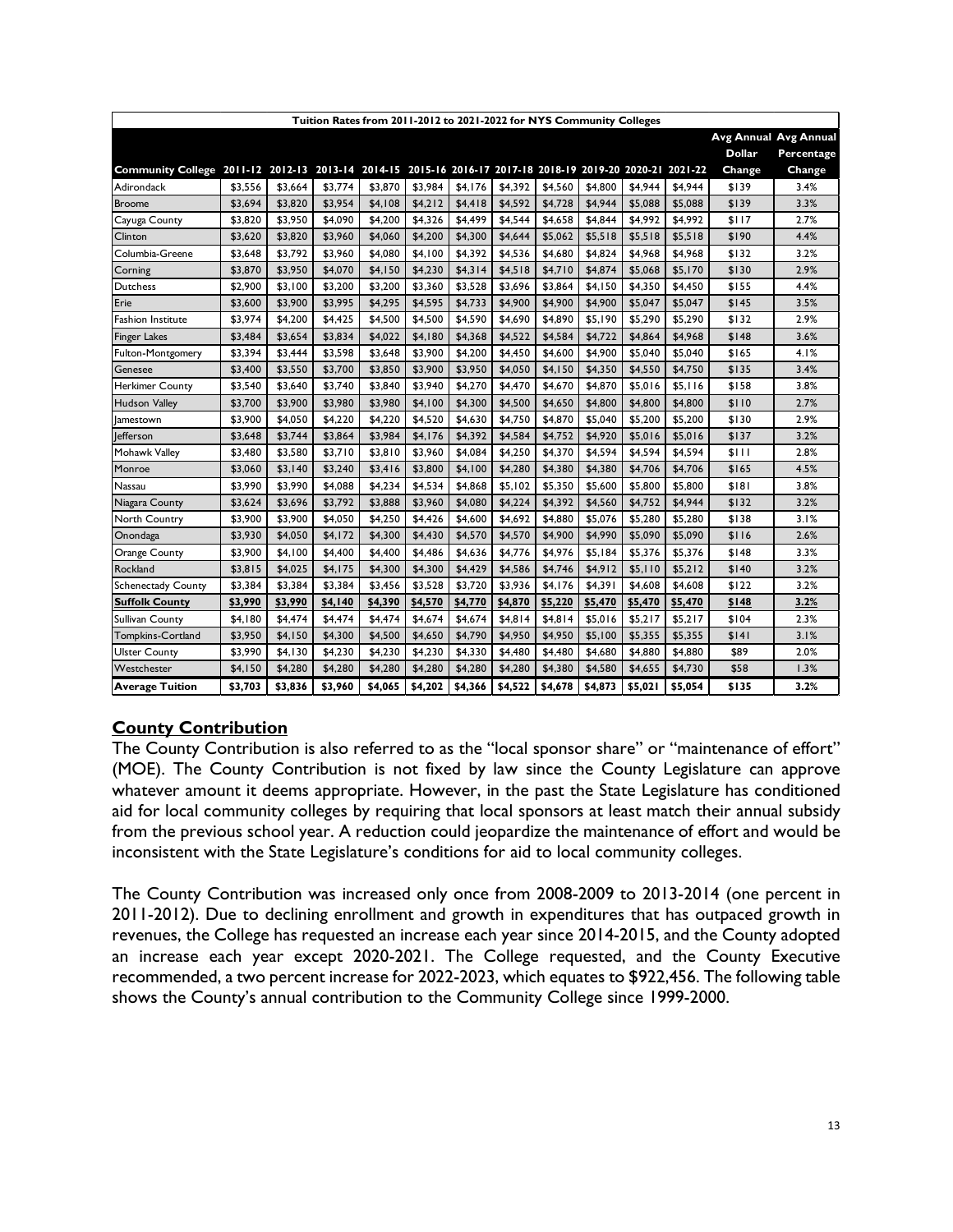|                                   |               | <b>Annual County Contribution to SCCC</b> |                                   |               |                      |
|-----------------------------------|---------------|-------------------------------------------|-----------------------------------|---------------|----------------------|
|                                   |               |                                           |                                   |               |                      |
|                                   | <b>County</b> | % Change From                             |                                   | <b>County</b> | % Change From        |
| <b>Academic Year Contribution</b> |               | <b>Previous Year</b>                      | <b>Academic Year Contribution</b> |               | <b>Previous Year</b> |
| 1999 – 2000                       | \$29,490,384  | NA.                                       | $2011 - 2012$                     | \$38,988,987  | 1.0%                 |
| $2000 - 2001$                     | \$30,669,999  | 4.0%                                      | $2012 - 2013$                     | \$38,988,987  | 0.0%                 |
| $2001 - 2002$                     | \$33,644,989  | 9.7%                                      | $2013 - 2014$                     | \$38,988,987  | 0.0%                 |
| $2002 - 2003$                     | \$33,644,989  | 0.0%                                      | $2014 - 2015$                     | \$39,768,766  | 2.0%                 |
| $2003 - 2004$                     | \$33,644,989  | $0.0\%$                                   | $2015 - 2016$                     | \$40,768,766  | 2.5%                 |
| $2004 - 2005$                     | \$34,990,788  | 4.0%                                      | $2016 - 2017$                     | \$41,787,985  | 2.5%                 |
| $2005 - 2006$                     | \$36,390,420  | 4.0%                                      | $2017 - 2018$                     | \$42,414,805  | 1.5%                 |
| $2006 - 2007$                     | \$37,846,036  | 4.0%                                      | $2018 - 2019$                     | \$43,475,175  | 2.5%                 |
| $2007 - 2008$                     | \$38,602,957  | 2.0%                                      | $2019 - 2020$                     | \$44,779,430  | 3.0%                 |
| $2008 - 2009$                     | \$38,602,957  | 0.0%                                      | $2020 - 2021$                     | \$44,779,430  | 0.0%                 |
| $2009 - 2010$                     | \$38,602,957  | 0.0%                                      | $2021 - 2022$                     | \$46,122,813  | 3.0%                 |
| $2010 - 2011$                     | \$38,602,957  | 0.0%                                      | 2022-2023 Rec                     | \$47,045,269  | 2.0%                 |

It should be noted that instead of paying this expense directly, the County has the option of passing legislation to charge back the County Contribution to the towns, pursuant to New York State Education Law Article 126 Section 6304 Financing of Community Colleges. The charge back would be in proportion to the number of students from each town attending the College. The Legislature may wish to consider this as a policy option.

In addition to the County Contribution, the County also has College related expenses for:

- 1. College debt service: to pay for the local share of the College's capital projects. The County's debt service costs for the College can be found in the budget as the sum of the General Fund transfer to the College and the mandated portion of the college property tax. Debt service is estimated at approximately \$10.5 million 2022.
- 2. Out-of-County tuition: Suffolk County is required to pay the sponsor's share of tuition for county residents who opt to attend other New York State community colleges outside of Suffolk County. This mandated expense is budgeted and paid for from the County's General Fund (001-MSC-2490-Comm. Coll. Non Cnty Tuition-4780-Out of County Tuition). The Adopted 2022 Operating Budget includes \$14.2 million for this expense. It should be noted that New York State's Education law requires New York State to reimburse the local sponsor for half of out-of-county tuition costs for the Fashion Institute of Technology (FIT) and 1/3 of the cost for other community colleges; however, the State has not included appropriations in its budget for this statutory commitment since 2001. Additional details regarding Out-of-County tuition can be found in the next section.

# **Out-of-County Tuition**

In the 2020-2021 Academic Year, 3,401 Suffolk County residents attended a New York State community college outside of Suffolk County. The majority of out-of-county tuition costs to Suffolk County are typically for students attending Nassau Community College and FIT. These two institutions accounted for 76% of all Suffolk residents attending community colleges outside the County and 90% of the total out-of-county tuition cost in 2020-2021. The following table shows the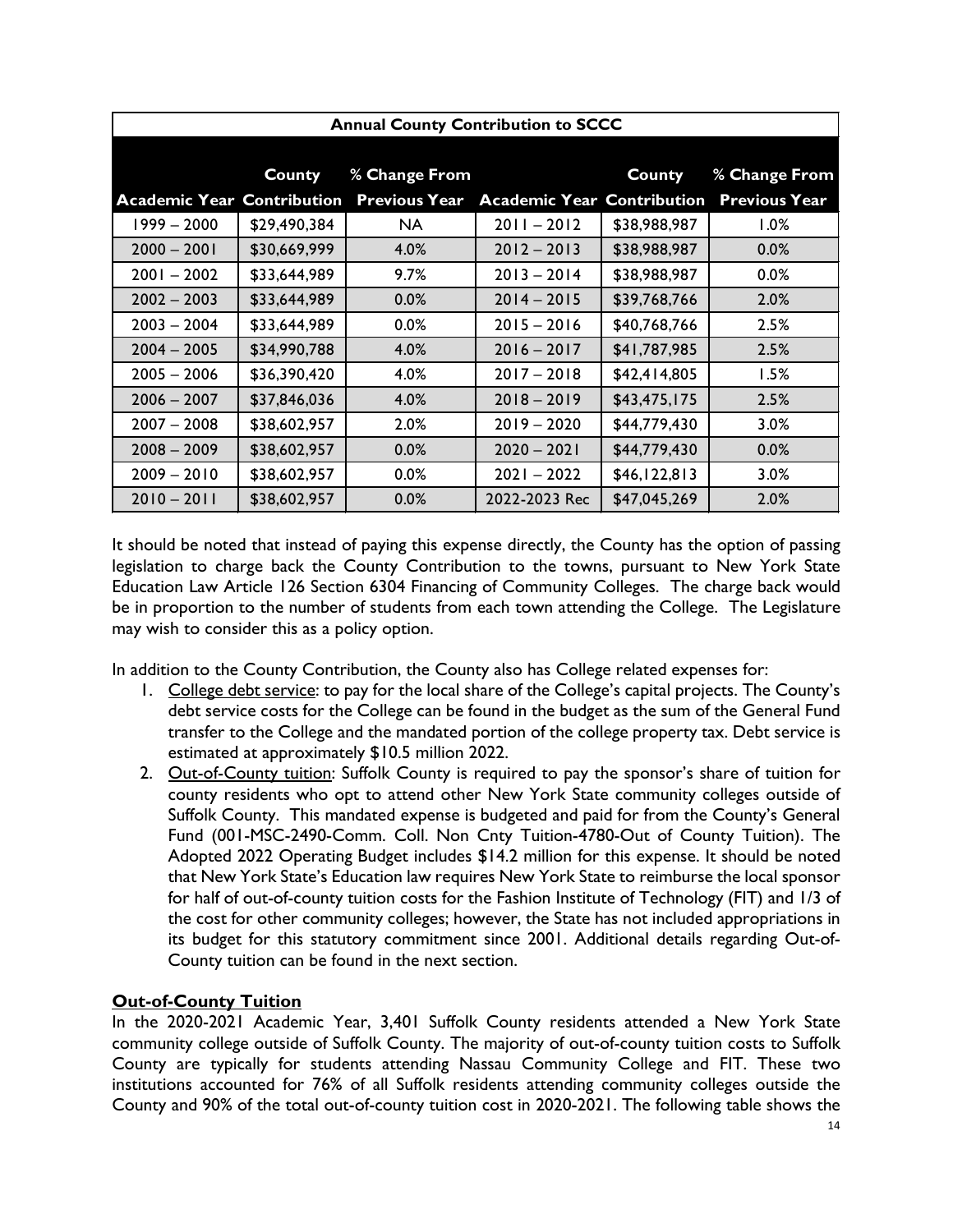allocation of out-of-county tuition expenditures for 2020-2021 compared to the previous year. The overall number of students increased by 2.5%; however, out-of-county-tuition costs decreased by 3.7%. Cost per student is a function of state chargeback rates, tuition rates, and the number of credits taken.

|                  |                 | <b>Out-of-County Tuition for</b> |          |                         | <b>Out-of-County Tuition for</b> |          | Change from 2019-2020 to |                    |                |
|------------------|-----------------|----------------------------------|----------|-------------------------|----------------------------------|----------|--------------------------|--------------------|----------------|
|                  |                 | Academic Year 2019-2020          |          |                         | Academic Year 2020-2021          |          |                          | 2020-2021          |                |
| <b>Community</b> | No.             | Amount                           | Cost per | No.                     | <b>Amount</b>                    | Cost per | No.                      | <b>Amount</b>      | Cost per       |
| <b>College</b>   | <b>Students</b> | Paid                             |          | <b>Student Students</b> | Paid                             |          | <b>Student Students</b>  | Paid               | <b>Student</b> |
| <b>FIT</b>       | 629             | \$9,860,057                      | \$15,676 | 677                     | \$9,123,867                      | \$13,477 | 48                       | $-$736,190$        | $-52,199$      |
| Nassau           | 1,680           | \$5,159,008                      | \$3,071  | 1.912                   | \$5,142,526                      | \$2,690  | 232                      | $-$16,482$         | $-$ \$381      |
| Other            | 1,010           | \$1,462,523                      | \$1,448  | 812                     | \$1,608,809                      | \$1,981  | $-198$                   | \$146,286          | \$533          |
| Total            | 3,319           | \$16,481,589                     | \$4,966  | 3,401                   | \$15,875,202                     | \$4,668  | 82                       | -\$606,387         | $-5298$        |
| <b>Community</b> | No.             |                                  |          | No.                     |                                  |          | No.                      |                    |                |
| <b>College</b>   | <b>Students</b> | <b>Amount Paid</b>               |          | <b>Students</b>         | <b>Amount Paid</b>               |          | <b>Students</b>          | <b>Amount Paid</b> |                |
| <b>FIT</b>       | 19.0%           | 59.8%                            |          | 19.9%                   | 57.5%                            |          | 1.0%                     | $-2.4%$            |                |
| Nassau           | 50.6%           | 31.3%                            |          | 56.2%                   | 32.4%                            |          | 5.6%                     | 1.1%               |                |
| <b>Other</b>     | 30.4%           | 8.9%                             |          | 23.9%                   | 10.1%                            |          | $-6.6%$                  | 1.3%               |                |

As is the case with the County Contribution, instead of paying this expense directly, the County has the option to charge back out-of-county tuition to the towns. The County exercised this option for one year in 1994 and each year since 2012 in order to provide General Fund relief. The authorized chargebacks are for the allocable portions of the operating costs and capital costs of the other New York State Community Colleges for Suffolk County residents attending each such college as nonresidents. The next table shows out-of-county tuition costs from the 2007-2008 academic year through the 2020-2021 academic year.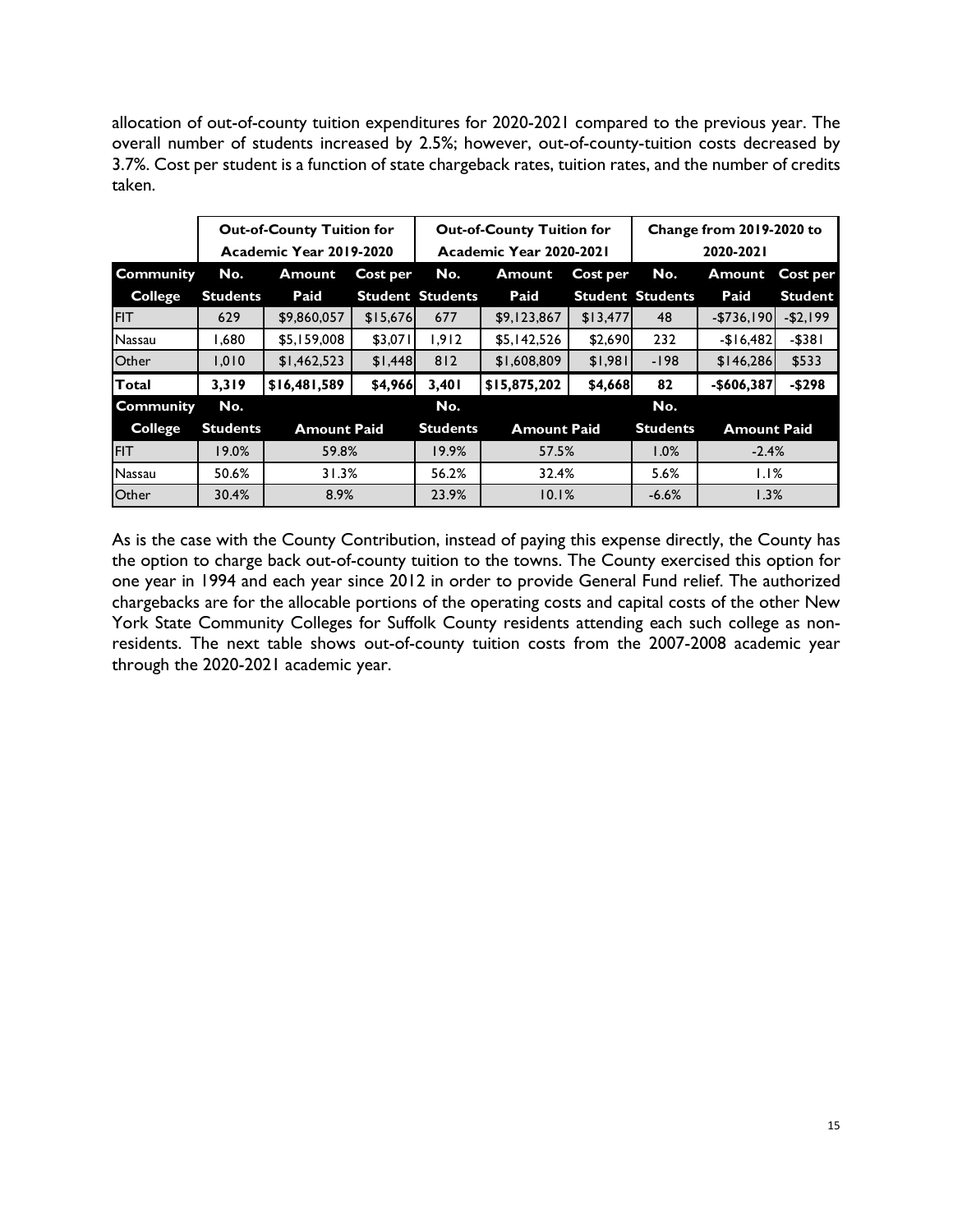| Out-of-County Tuition Payments from 2007-2008 to 2020-2021 |       |                     |               |                     |  |  |
|------------------------------------------------------------|-------|---------------------|---------------|---------------------|--|--|
|                                                            |       |                     |               |                     |  |  |
|                                                            | No.   | <b>Change from</b>  | <b>Amount</b> | <b>Change from</b>  |  |  |
| <b>Academic Year Students</b>                              |       | <b>Previous Yr.</b> | <b>Paid</b>   | <b>Previous Yr.</b> |  |  |
| 2007-2008                                                  | 3,668 | <b>NA</b>           | \$9,955,502   | <b>NA</b>           |  |  |
| 2008-2009                                                  | 3,789 | 3.3%                | \$11,098,790  | 11.5%               |  |  |
| 2009-2010                                                  | 4,090 | 7.9%                | \$12,169,198  | 9.6%                |  |  |
| 2010-2011                                                  | 4,163 | 1.8%                | \$13,099,610  | 7.6%                |  |  |
| 2011-2012                                                  | 4,180 | 0.4%                | \$12,872,139  | $-1.7%$             |  |  |
| 2012-2013                                                  | 4,121 | $-1.4%$             | \$13,030,590  | 1.2%                |  |  |
| 2013-2014                                                  | 4,012 | $-2.6%$             | \$13,569,325  | 4.1%                |  |  |
| 2014-2015                                                  | 4,124 | 2.8%                | \$14,142,240  | 4.2%                |  |  |
| 2015-2016                                                  | 3,955 | $-4.1%$             | \$13,807,819  | $-2.4%$             |  |  |
| 2016-2017                                                  | 3,872 | $-2.1%$             | \$14,367,082  | 4.1%                |  |  |
| 2017-2018                                                  | 3,708 | $-4.2%$             | \$15,805,844  | 10.0%               |  |  |
| 2018-2019                                                  | 3,448 | $-7.0%$             | \$16,005,251  | 1.3%                |  |  |
| 2019-2020                                                  | 3,319 | $-3.7%$             | \$16,481,589  | 3.0%                |  |  |
| 2020-2021                                                  | 3,401 | 2.5%                | \$15,875,202  | $-3.7%$             |  |  |

### **College Property Tax**

The 2022-2023 recommended College property tax of \$5,250,467 is the same as the 2021-2022 adopted tax. The College property tax is further broken down into mandated and discretionary amounts.

- Of the \$10,505,105 in projected mandated college debt service, \$845,252 is paid from the property tax and the remaining \$9,659,853 is paid by the General Fund transfer to the College.
- On the discretionary side of the budget, payment of the recommended \$47,045,269 County Contribution is split up into \$4,405,215 from the non-mandated college property tax and \$42,640,054 from county General Fund appropriations.